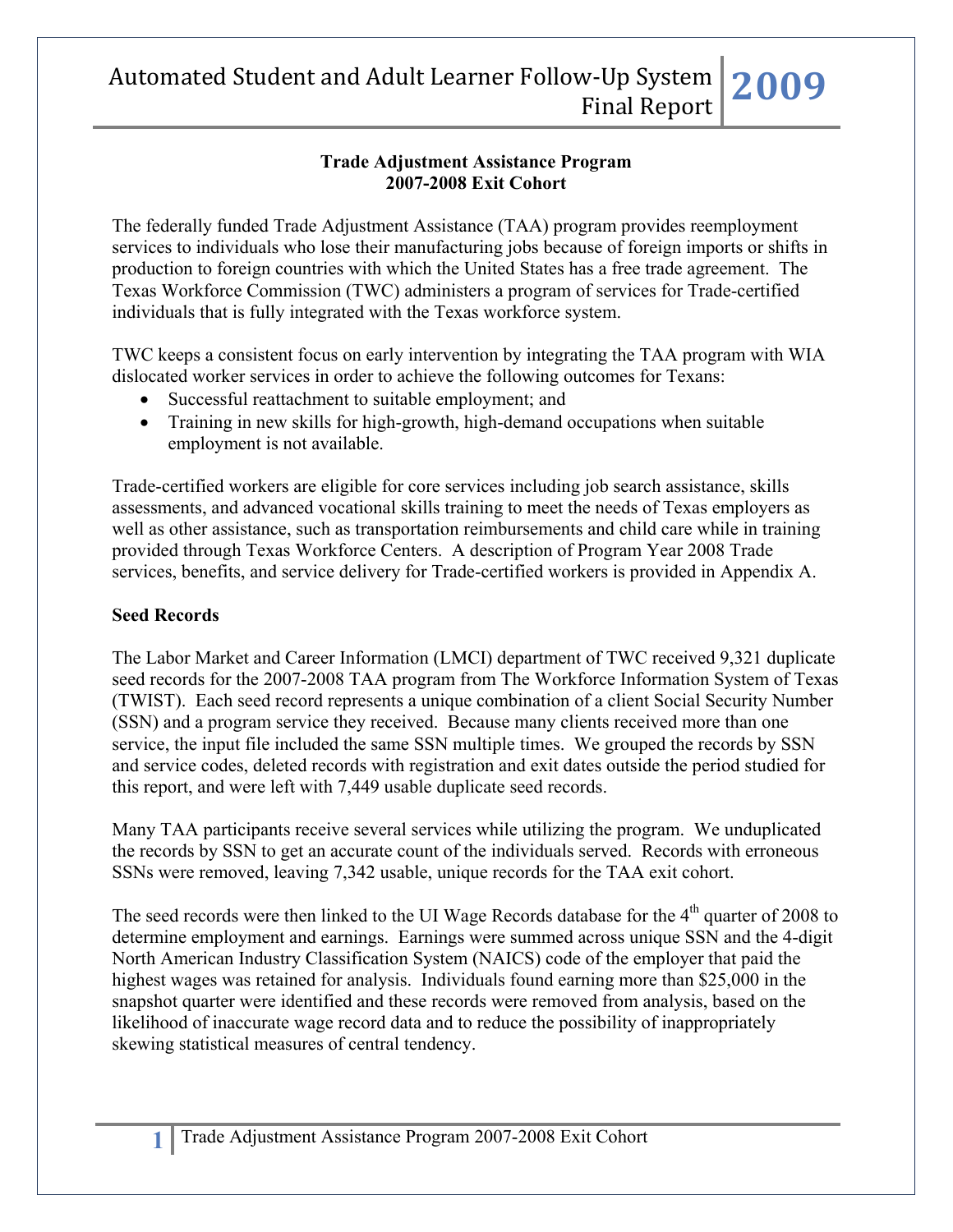Supplemental employment linkages were performed with the Federal Employment Data Exchange System (FEDES), which includes the U.S. Department of Defense (DOD), the U.S. Office of Personnel Management (OPM), and the U.S. Postal Service (USPS).

The seed records were also sent to the Texas Higher Education Coordinating Board (THECB) for linkage to the postsecondary master enrollment records for the fall semester of 2008. This linkage is used to locate any former TAA program participants who are pursuing higher education at a postsecondary institution in Texas and therefore may not be found working.

Finally, the seed records were linked to the Texas Bureau of Vital Statistics (TBVS) in order to determine if any former program participants were deceased. All records with positive matches have been excluded from subsequent analysis. There were 7,317 records retained for analysis after all exclusions.

### **Results**

Table 1 shows employment for all TAA participants by TAA Group for the  $4<sup>th</sup>$  quarter of 2008 (4Q2008). Not all TAA participants received occupational/vocational training. Participants with less education and non-transferable skills are most frequently designated as candidates for training. Participants in the training group had the highest employment with 68.9 percent employed, while overall employment of the cohort was 58.9 percent. The majority of participants do not receive training. They commonly find jobs without assistance because of existing knowledge, skills and abilities that readily transfer to occupations currently in demand. This group of participants receives assistance through TWC's Employment Services program. Participants assigned to the Employment Services (ES) group, who are also part of the Employment Services cohort, had employment of 57.1 percent. We see that participants in the ES category had the highest median quarterly earnings with \$5,932. This is most likely because trade-affected workers who are deemed to possess knowledge, skills, and abilities sufficient for finding suitable replacement employment are assigned to the ES group. Median earnings for the entire TAA cohort were \$5,833 in 4Q2008, while participants in the Training group earned \$5,401.

| $\frac{0}{0}$<br>Working | N     | <b>TAA Group</b>      | N                                 | <b>Median</b><br><b>Earnings</b> |         |
|--------------------------|-------|-----------------------|-----------------------------------|----------------------------------|---------|
| 68.9                     | 1,107 | <b>Training Group</b> | <b>CONTROL</b><br><b>ES Group</b> | 6,210                            | \$5,932 |
| 58.9                     | 7,317 | Total                 | <b>Total</b>                      | 7,317                            | \$5,833 |
| 57.1                     | 6,210 | <b>ES Group</b>       | <b>Training Group</b>             | 1,107                            | \$5,401 |

|  | Table 1. Employment and Earnings for All TAA Participants by TAA Group |  |
|--|------------------------------------------------------------------------|--|
|  |                                                                        |  |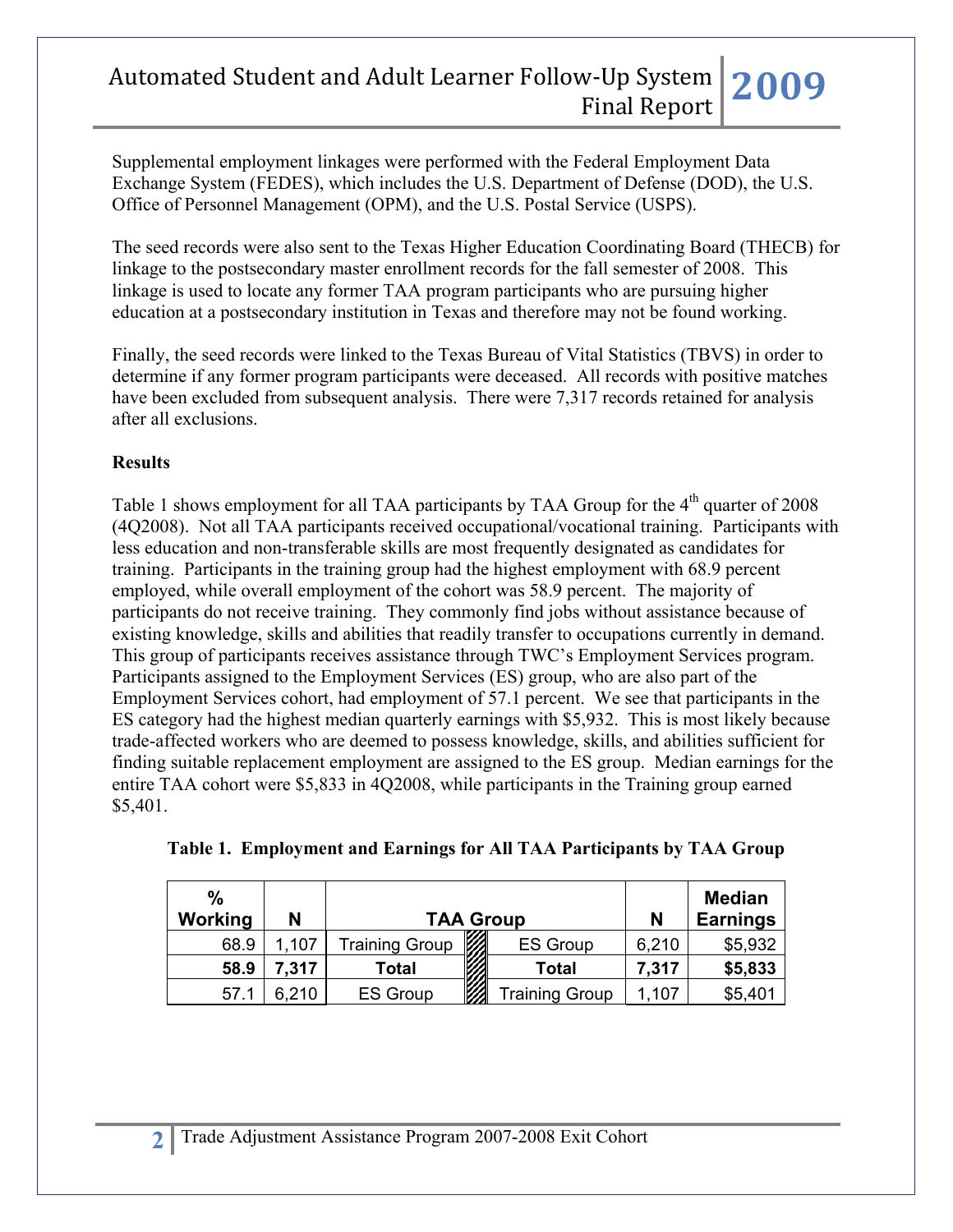Table 2 shows employment and earnings for all TAA participants by gender. There were more males than females in the overall cohort. Male participants had employment of 61.5 percent during the  $4<sup>th</sup>$  quarter of 2008 (4Q2008). There were 56.8 percent of female participants found working during the same period. Males had a median quarterly earnings figure of \$6,783.

| $\%$<br>Working | N     |              | Gender |              | N     | <b>Median</b><br><b>Earnings</b> |
|-----------------|-------|--------------|--------|--------------|-------|----------------------------------|
| 61.5            | 3,916 | Male         |        | Unknown      | 721   | \$7,429                          |
| 58.9            | 7,317 | <b>Total</b> |        | Male         | 3,916 | \$6,783                          |
| 56.8            | 2,680 | Female       |        | <b>Total</b> | 7,317 | \$5,833                          |
| 52.6            | 721   | Unknown      |        | Female       | 2,680 | \$4,683                          |

When examining the racial sub-groups without regard to ethnicity, American Indians had the highest employment with 71.2 percent employment in 4Q2008 (Table 3), although they had one of the smallest sub-groups. Blacks had the second-highest employment with 64.3 percent. American Indians also had the highest median wage among racial sub-groups at \$7,719 in 4Q2008. Whites were the largest sub-group and had the lowest employment at 56.5 percent and the second highest median quarterly earnings with \$6,076.

| $\frac{0}{0}$  |       |                        |                        |       | <b>Median</b>   |
|----------------|-------|------------------------|------------------------|-------|-----------------|
| <b>Working</b> | N     | Race                   |                        |       | <b>Earnings</b> |
| 71.2           | 59    | American Indian        | American Indian        | 59    | \$7,719         |
| 64.3           | 1,071 | <b>Black</b>           | White                  | 3,304 | \$6,076         |
| 60.0           | 2,291 | Other/Unknown          | <b>Black</b>           | 1,071 | \$5,918         |
|                |       |                        | <b>Hawaiian Native</b> |       |                 |
| 58.9           | 7,317 | Total                  | or Pacific Islander    | 60    | \$5,907         |
|                |       | <b>Hawaiian Native</b> |                        |       |                 |
| 58.3           | 60    | or Pacific Islander    | Asian                  | 532   | \$5,835         |
| 56.6           | 532   | Asian                  | <b>Total</b>           | 7,317 | \$5,833         |
| 56.5           | 3,304 | White                  | Other/Unknown          | 2,291 | \$5,401         |

| Table 3. Employment and Earnings by Race (without Regard to Ethnicity) |  |  |  |
|------------------------------------------------------------------------|--|--|--|
|                                                                        |  |  |  |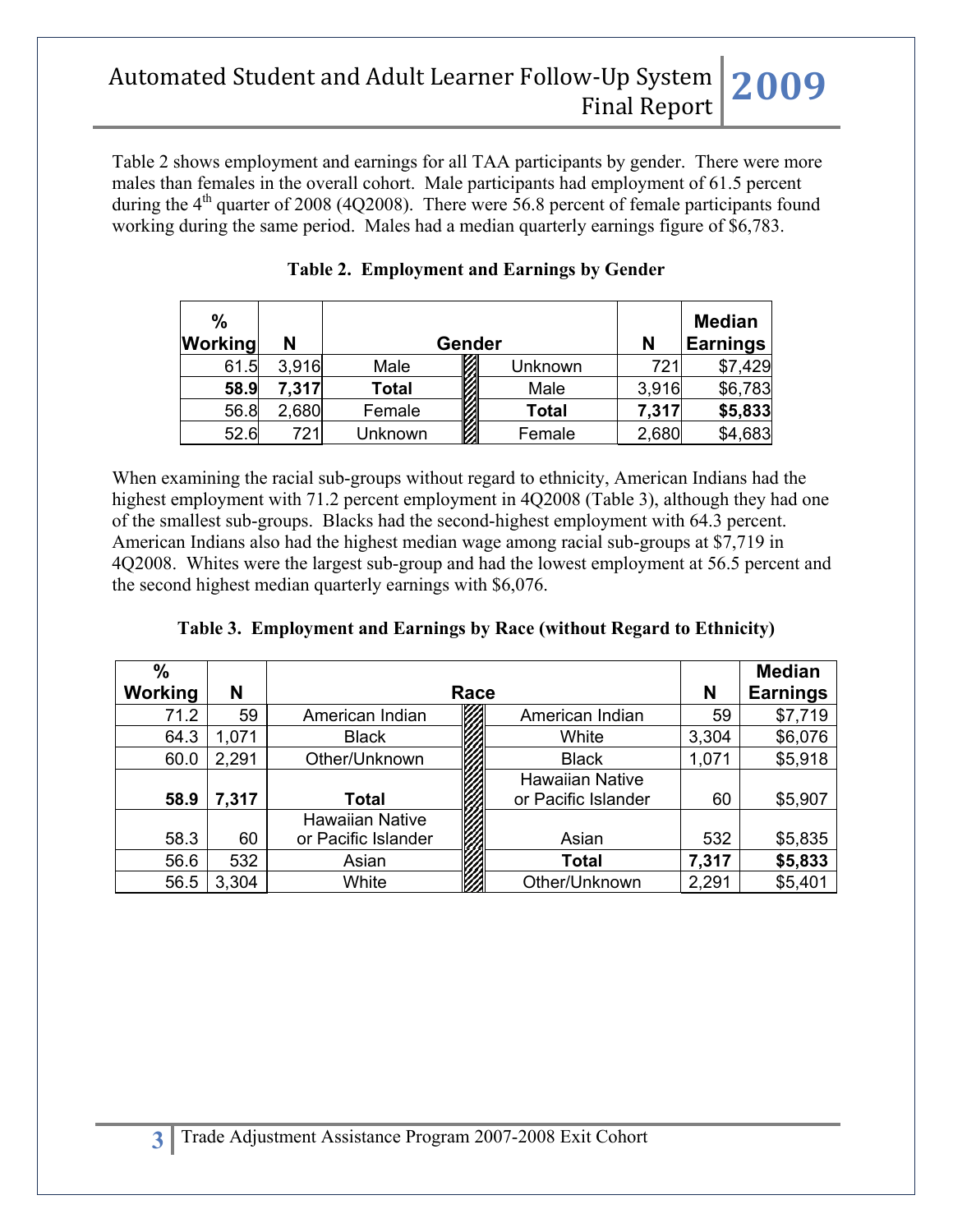Individuals entering the program with More than High School (HS) education at entry had the highest employment in the snapshot quarter with 63.1 percent working. Possessing a BA or above upon program entry seems to be the most important demographic characteristic in terms of income for the TAA cohort, as those participants had median earnings of \$12,515 in the target quarter, which was the highest median earnings mark of any demographic category.

| $\frac{0}{0}$ |       |                       |                           |       | <b>Median</b>   |
|---------------|-------|-----------------------|---------------------------|-------|-----------------|
| Working       | N     |                       | <b>Education at Entry</b> | N     | <b>Earnings</b> |
| 63.1          | 1,289 | More than HS          | <b>BA and Above</b>       | 420   | \$12,515        |
| 59.9          |       | 4,193 High School/GED | More than HS              | 1,289 | \$7,912         |
| 59.3          | 420   | <b>BA and Above</b>   | No grade                  | 849   | \$6,556         |
| 58.9          | 7,317 | <b>Total</b>          | <b>Total</b>              | 7,317 | \$5,833         |
| 52.8          | 566   | Elementary/ESL        | High School/GED           | 4,193 | \$5,401         |
| 51.6          | 849   | No grade              | Elementary/ESL            | 566   | \$4,340         |

|  | Table 4. Employment and Earnings by Education at Entry |  |
|--|--------------------------------------------------------|--|
|  |                                                        |  |

TAA participants receiving services from the Occupational/Vocational training category had the highest employment with 71.3 percent employed in 4Q2008 (Table 5). Participants receiving services in the Job Search category had employment of 59.1 percent. Participants receiving services in the Job Search category had the highest median quarterly earnings in 4Q2008 with \$13,565, although they were a relatively small group. Participants receiving services in the Basic Educational Skill category had the second highest median earnings with \$6,934.

|  |  | Table 5. Employment and Earnings by Service Category |  |  |
|--|--|------------------------------------------------------|--|--|
|--|--|------------------------------------------------------|--|--|

| $\frac{0}{0}$<br><b>Working</b> | N     | <b>Service Category</b>      |                              |       | <b>Median</b><br><b>Earnings</b> |
|---------------------------------|-------|------------------------------|------------------------------|-------|----------------------------------|
| 71.3                            | 993   | Occupational/Vocational      | Job Search                   | 22    | \$13,565                         |
| 59.1                            | 22    | Job Search                   | <b>Basic Education Skill</b> | 11    | \$6,934                          |
| 58.9                            | 7,317 | Total                        | <b>ES Participants</b>       | 6,210 | \$5,932                          |
| 57.1                            | 6,210 | <b>ES Participants</b>       | Total                        | 7,317 | \$5,833                          |
| 54.6                            | 11    | <b>Basic Education Skill</b> | Occupational/Vocational      | 993   | \$5,445                          |
| 44.4                            | 81    | ESL                          | ESL                          | 81    | \$4,899                          |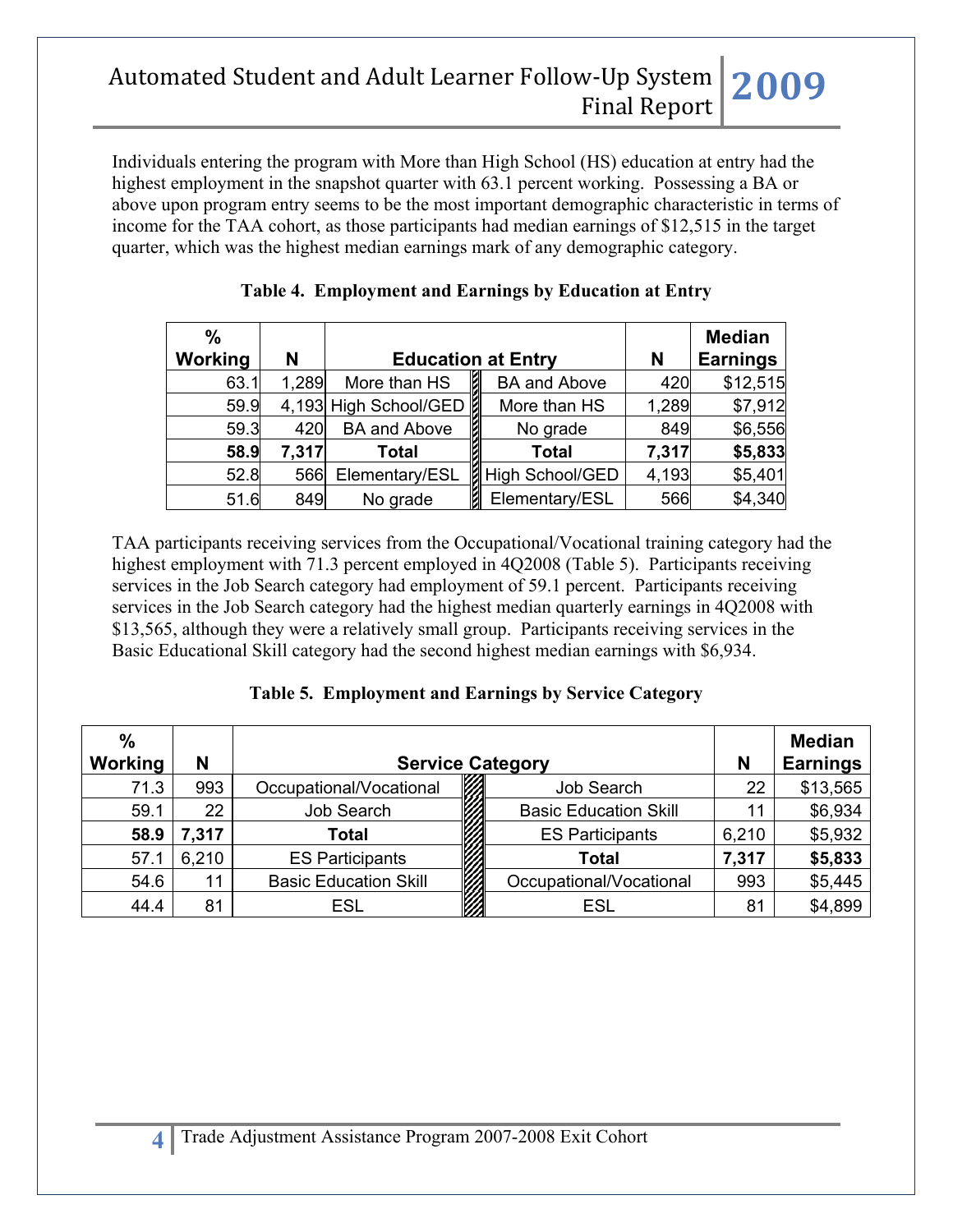Table 6 shows employment and earnings for TAA participants by Local Workforce Development Area (LWDA). None of the three LWDAs with 100% employment had enough participants to be able to be displayed. Texoma LWDA had the second-highest employment for the period with 84.6 percent employed. The largest number of participants came from the East Texas LWDA, and they had employment of 61.9 percent. Rural Capital LWDA had the highest median quarterly earnings in 4Q2008 with \$9,166. The East Texas LWDA had median quarterly earnings of \$6,855.

| $\frac{0}{0}$  |                |                                                                                                |                         |                | <b>Median</b>   |
|----------------|----------------|------------------------------------------------------------------------------------------------|-------------------------|----------------|-----------------|
| <b>Working</b> | N              | <b>LWDA</b>                                                                                    |                         | N              | <b>Earnings</b> |
| 100.0          | n/a            | <b>Southeast Texas</b>                                                                         | <b>Southeast Texas</b>  | n/a            | \$12,054        |
| 100.0          | n/a            | Panhandle                                                                                      | <b>Rural Capital</b>    | 97             | \$9,166         |
| 100.0          | n/a            | North East Texas                                                                               | Unknown                 | 94             | \$9,006         |
| 84.6           | 13             | Texoma                                                                                         | North East Texas        | n/a            | \$8,518         |
| 81.4           | 97             | <b>Rural Capital</b>                                                                           | <b>North Central</b>    | 119            | \$8,301         |
| 77.1           | 401            | <b>Gulf Coast</b>                                                                              | <b>Cameron County</b>   | $\overline{7}$ | \$7,412         |
| 72.6           | 124            | Deep East Texas                                                                                | <b>Dallas</b>           | 729            | \$7,286         |
| 71.7           | 46             | <b>Heart of Texas</b>                                                                          | Middle Rio Grande       | 73             | \$6,947         |
| 69.3           | 127            | <b>Central Texas</b>                                                                           | <b>Tarrant County</b>   | 677            | \$6,889         |
| 67.0           | 179            | <b>Brazos Valley</b>                                                                           | <b>East Texas</b>       | 1,358          | \$6,855         |
| 66.9           | 480            | Capital Area                                                                                   | <b>Heart of Texas</b>   | 46             | \$6,760         |
| 64.7           | 119            | <b>North Central</b>                                                                           | <b>Brazos Valley</b>    | 179            | \$6,583         |
| 61.9           | 1,358          | <b>East Texas</b>                                                                              | <b>Gulf Coast</b>       | 401            | \$6,563         |
| 60.7           | 677            | <b>Tarrant County</b>                                                                          | <b>Central Texas</b>    | 127            | \$6,391         |
| 58.9           | 73             | Middle Rio Grande                                                                              | <b>West Central</b>     | 36             | \$6,234         |
| 58.9           | 7,317          | <b>Total</b>                                                                                   | <b>Coastal Bend</b>     | n/a            | \$6,161         |
| 57.1           | $\overline{7}$ | <b>Cameron County</b>                                                                          | Capital Area            | 480            | \$5,992         |
| 55.6           | 36             | <b>West Central</b>                                                                            | <b>Total</b>            | 7,317          | \$5,833         |
| 55.2           | 641            | Lower Rio Grande Valley                                                                        | Texoma                  | 13             | \$5,650         |
| 52.9           | 1,148          | <b>Upper Rio Grande</b>                                                                        | Deep East Texas         | 124            | \$5,613         |
| 52.8           | 729            | <b>Dallas</b>                                                                                  | North Texas             | 335            | \$5,546         |
| 51.2           | 449            | Alamo                                                                                          | Alamo                   | 449            | \$5,145         |
| 50.0           | 8              | <b>Golden Crescent</b>                                                                         | <b>Golden Crescent</b>  | 8              | \$4,981         |
| 50.0           | n/a            | <b>South Plains</b>                                                                            | <b>Upper Rio Grande</b> | 1,148          | \$4,551         |
| 49.9           | 335            | North Texas                                                                                    | Concho Valley           | 164            | \$4,334         |
| 42.6           | 94             | Unknown                                                                                        | Lower Rio Grande Valley | 641            | \$4,045         |
| 42.1           | 164            | <b>Concho Valley</b>                                                                           | Panhandle               | n/a            | \$2,112         |
| 25.0           | n/a            | <b>Coastal Bend</b>                                                                            | South Plains            | n/a            | \$910           |
| n/a            | n/a            | South Texas                                                                                    | South Texas             | n/a            | n/a             |
|                |                | Note: Cells with values less than 5 are marked "n/a" to protect the privacy of cohort members. |                         |                |                 |

### **Table 6. Employment and Earnings by LWDA**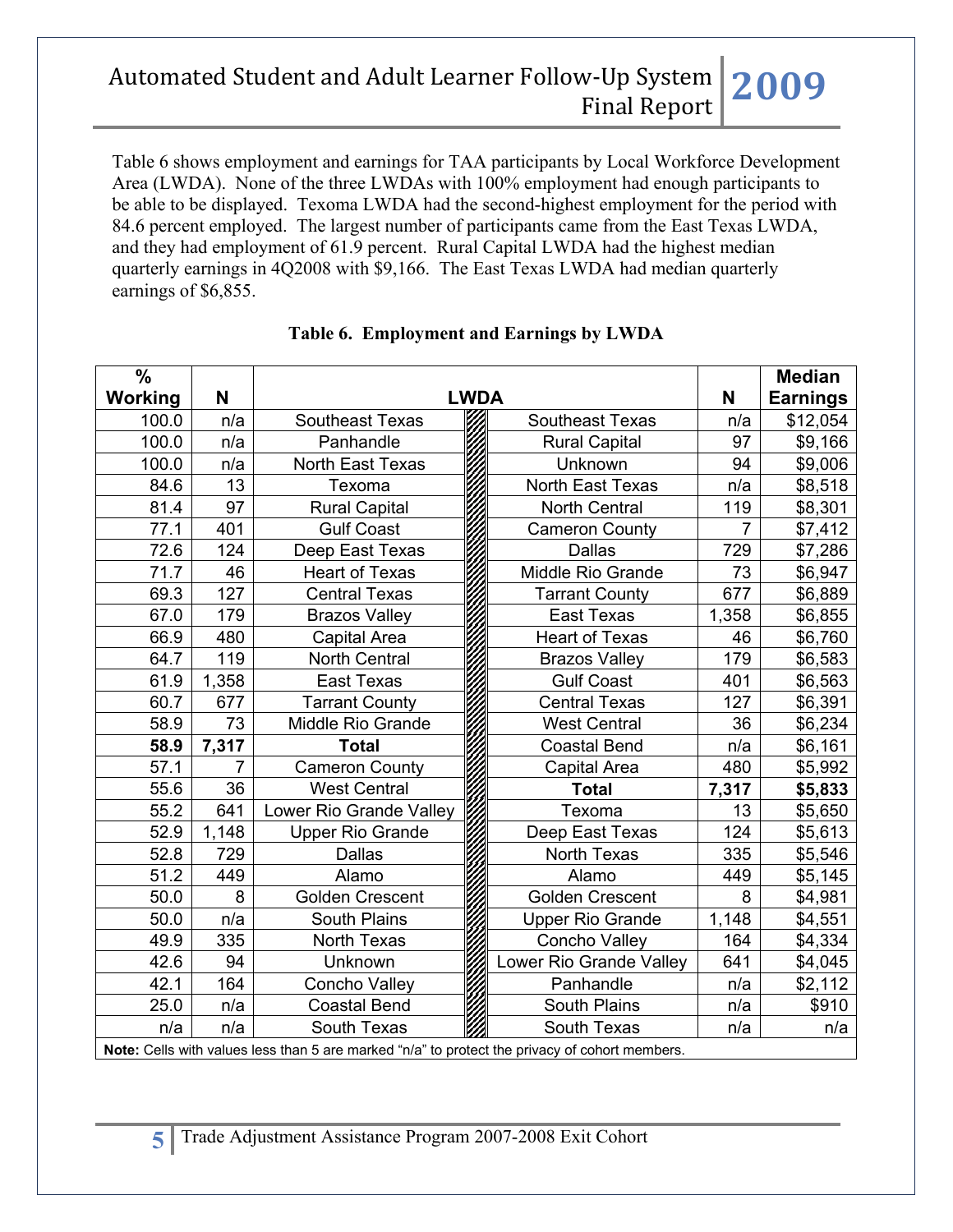Table 7 shows the top 10 industries of employment for all participants employed in the target quarter. Employment Services was the most common industry sector of employment, followed by Rubber Product Manufacturing, and then Semiconductor and Other Electronic Component Manufacturing. Employment Services usually include temporary employment agencies that many employers use to find workers to try out first before hiring permanently. Employers also use Temporary Employment Agencies to augment staff during high demand periods without being saddled with paying benefits for permanent staff. We expect individuals who are continuously employed over the study period to move out of temporary employment and into an industry sector with longer term employment. Individuals working in the Semiconductor and Other Electronic Component Manufacturing industry sector posted the highest median earnings at \$16,154. The Aerospace Product and Parts Manufacturing industry sector had the second highest median earnings at \$13,665.

| <b>Industry of Employment</b>           | N<br>Working | <b>Median</b><br><b>Earnings</b> | <b>NAICS</b><br>Code |
|-----------------------------------------|--------------|----------------------------------|----------------------|
| <b>Employment Services</b>              | 555          | \$4,252                          | 5613                 |
| <b>Rubber Product Manufacturing</b>     | 168          | \$7,500                          | 3262                 |
| Semiconductor and Other Electronic      |              |                                  |                      |
| <b>Component Manufacturing</b>          | 159          | \$16,154                         | 3344                 |
| <b>Elementary and Secondary Schools</b> | 142          | \$3,816                          | 6111                 |
| <b>Support Activities for Mining</b>    | 104          | \$12,891                         | 2131                 |
| <b>Aerospace Product and Parts</b>      |              |                                  |                      |
| Manufacturing                           | 91           | \$13,665                         | 3364                 |
| <b>Other General Merchandise Stores</b> | 89           | \$3,852                          | 4529                 |
| Executive, Legislative, and Other       |              |                                  |                      |
| <b>General Government Support</b>       | 88           | \$6,681                          | 9211                 |
| <b>Business Support Services</b>        | 73           | \$4,550                          | 5614                 |
| <b>Building Equipment Contractors</b>   | 67           | \$7,033                          | 2382                 |

|  |  |  | Table 7. Top 10 Industries of Employment by 4-Digit NAICS Code |  |  |  |
|--|--|--|----------------------------------------------------------------|--|--|--|
|--|--|--|----------------------------------------------------------------|--|--|--|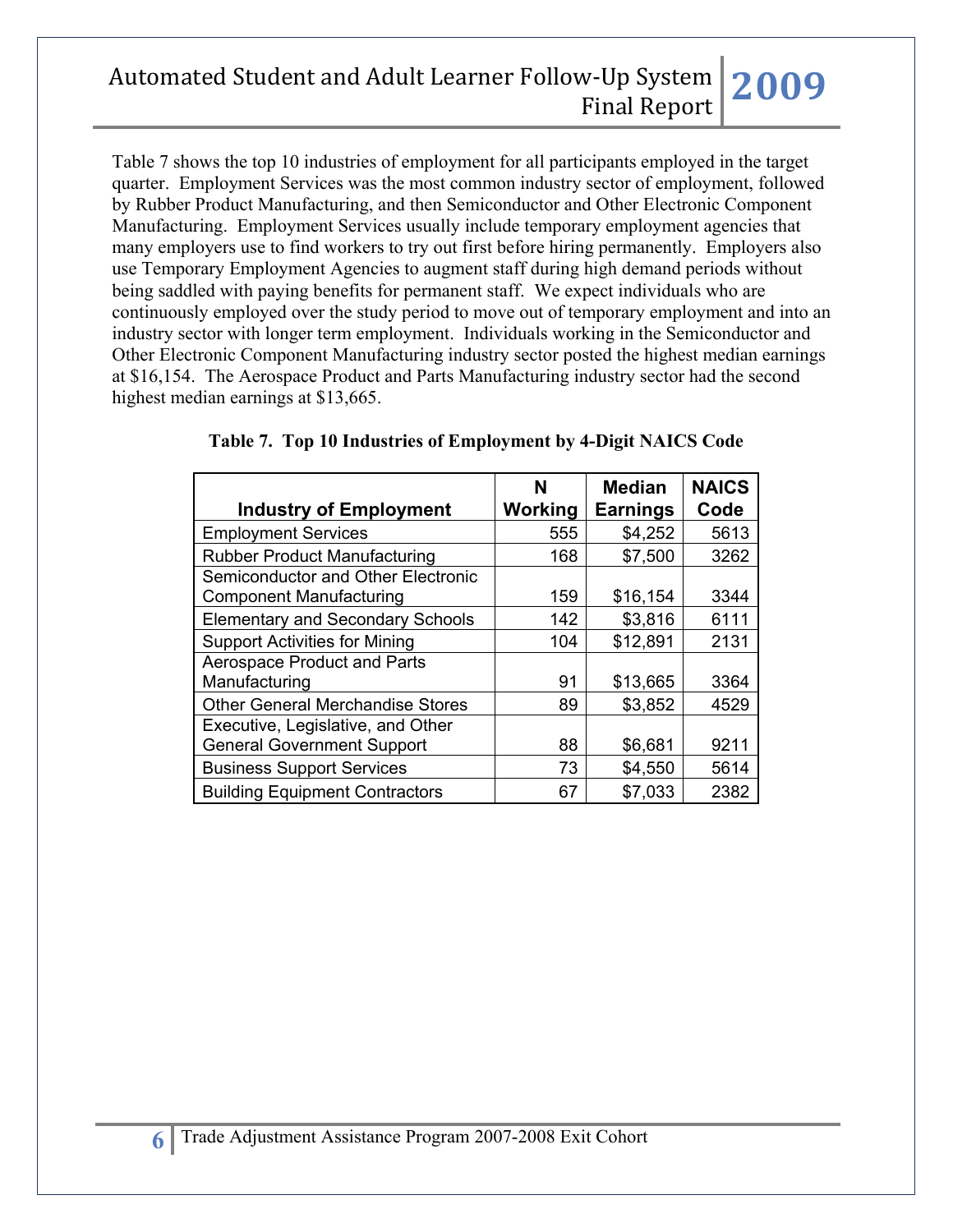Table 8 shows the Classification of Instructional Program (CIP) titles of the top 10 areas of enrollment for program participants who were found enrolled in postsecondary education during the fall semester of 2008. The largest number of participants was found enrolled in General Studies. Undeclared was the second most common CIP area, with Drafting and Design Technology/Technician, General third.

#### **Table 8. Top 10 Areas of Enrollment, by 6-digit CIP Code, for All Participants Enrolled in Postsecondary Education in the Fall Semester 2008**

| <b>CIP Title</b>                                                             | N  |
|------------------------------------------------------------------------------|----|
| <b>General Studies</b>                                                       | 36 |
| Undeclared                                                                   | 27 |
| Drafting and Design Technology/Technician, General                           | 25 |
| Heating, Air Conditioning, Ventilation and Refrigeration Maintenance         | 23 |
| <b>Computer and Information Sciences, General</b>                            | 20 |
| Truck and Bus Driver/Commercial Vehicle Operation                            | 18 |
| Nursing - Registered Nurse Training (RN, ASN, BSN, MSN)                      | 18 |
| Liberal Arts and Sciences/Liberal Studies                                    | 17 |
| Electrician                                                                  | 16 |
| Licensed Practical /Vocational Nurse Training (LPN, LVN, Cert, Diploma, AAS) | 16 |

Table 9 shows the ten postsecondary institutions with the largest number of program participants found enrolled in the fall semester of 2008. Tyler Junior College had the largest number of exiters enrolled, followed by El Paso Community College District.

#### **Table 9. Top 10 Postsecondary Institutions with the Highest Number of Participants Enrolled in the Fall Semester 2008**

| <b>Institution</b>                            | N   |
|-----------------------------------------------|-----|
| <b>Tyler Junior College</b>                   | 109 |
| El Paso Community College District            | 67  |
| Vernon College                                | 50  |
| <b>Austin Community College</b>               | 31  |
| Kilgore College                               | 24  |
| St. Philip's College                          | 18  |
| <b>Texas State Technical College Marshall</b> | 17  |
| South Texas College                           | 16  |
| <b>McLennan Community College</b>             | 14  |
| Southwest Texas Junior College                | 14  |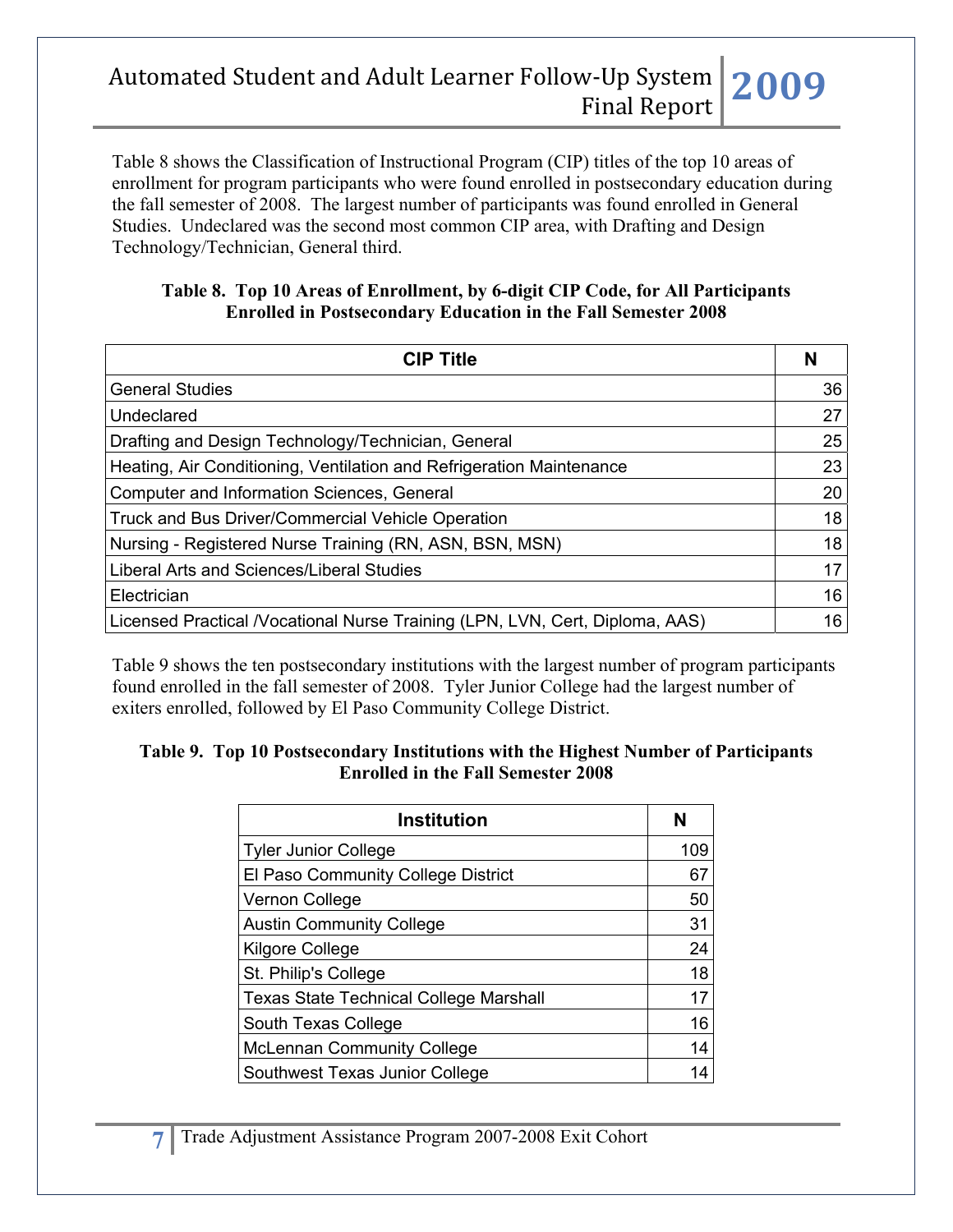### **ES Group**

Table 10 shows employment and earnings for ES Group participants by gender. Male participants had employment of 59.9 percent during 4Q2008. There were 54.0 percent of female participants found working during the same period. Males had a median quarterly earnings figure of \$6,753 and female participants had median quarterly earnings of \$4,614. Overall employment for the ES Group was 57.1 percent, with median quarterly earnings of \$5,932.

| $\frac{0}{0}$<br>Working | N     |              | Gender       | N     | <b>Median</b><br><b>Earnings</b> |
|--------------------------|-------|--------------|--------------|-------|----------------------------------|
| 59.9                     | 3,419 | Male         | Unknown      | 720   | \$7,429                          |
| 57.1                     | 6,210 | <b>Total</b> | Male         | 3,419 | \$6,753                          |
| 54.0                     | 2,071 | Female       | <b>Total</b> | 6,210 | \$5,932                          |
| 52.6                     | 720l  | Unknown      | Female       | 2,07  | \$4,614                          |

| Table 10. Employment and Earnings for ES Group by Gender |  |  |
|----------------------------------------------------------|--|--|
|                                                          |  |  |
|                                                          |  |  |

We see in Table 11 that of the ES Group racial sub-groups, American Indians had the highest employment with 68.1 percent employment in 4Q2008, although again they had one of the smallest sub-groups. Blacks had the second-highest employment with 63.3 percent. American Indians also had the highest median wage among racial sub-groups at \$6,700 in 4Q2008. Whites were the largest sub-group and again had the lowest employment at 52.8 percent with median quarterly earnings of \$6,546.

|  | Table 11. Employment and Earnings for ES Group by Race (without Regard to Ethnicity) |  |  |  |  |
|--|--------------------------------------------------------------------------------------|--|--|--|--|
|--|--------------------------------------------------------------------------------------|--|--|--|--|

| $\%$    |       |                        |      |                        |       | <b>Median</b>   |
|---------|-------|------------------------|------|------------------------|-------|-----------------|
| Working | N     |                        | Race |                        | N     | <b>Earnings</b> |
| 68.1    | 47    | American Indian        |      | American Indian        | 47    | \$6,700         |
| 63.3    | 956   | <b>Black</b>           |      | White                  | 2,597 | \$6,546         |
| 59.5    | 2,198 | Other/Unknown          |      | Asian                  | 359   | \$6,405         |
|         |       | <b>Hawaiian Native</b> |      |                        |       |                 |
| 58.5    | 53    | or Pacific Islander    |      | <b>Total</b>           | 6,210 | \$5,932         |
| 57.1    | 6,210 | Total                  |      | <b>Black</b>           | 956   | \$5,860         |
| 55.7    | 359   | Asian                  |      | Other/Unknown          | 2,198 | \$5,366         |
|         |       |                        |      | <b>Hawaiian Native</b> |       |                 |
| 52.8    | 2,597 | White                  |      | or Pacific Islander    | 53    | \$5,194         |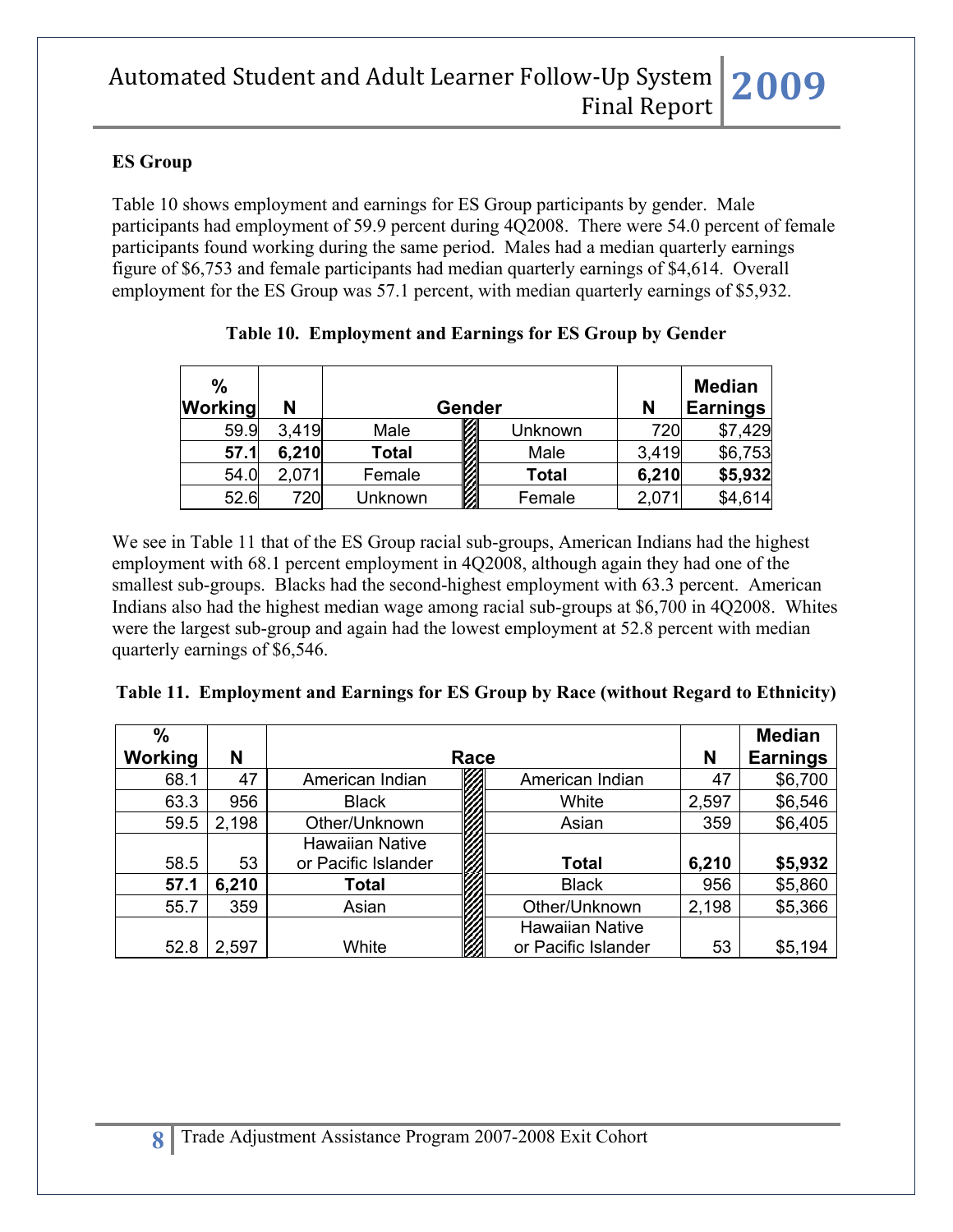ES Group participants entering the program with More than High School (HS) education at entry had the highest employment in the snapshot quarter with 61.4 percent working (Table 12). Those possessing a BA or above upon program entry had median earnings of \$13,250 in the target quarter, which was the highest median earnings mark of any demographic category in both the ES and Training groups. Participants with More than HS had the second highest median earnings of the ES Group with \$8,011.

| $\frac{0}{0}$ |       |                       |                           |       | <b>Median</b>   |
|---------------|-------|-----------------------|---------------------------|-------|-----------------|
| Working       | N     |                       | <b>Education at Entry</b> | N     | <b>Earnings</b> |
| 61.4          | 1,088 | More than HS          | <b>BA and Above</b>       | 391   | \$13,250        |
| 57.6          |       | 3,485 High School/GED | More than HS              | 1,088 | \$8,011         |
| 57.1          | 6,210 | Total                 | No grade                  | 836   | \$6,612         |
| 57.0          | 391   | <b>BA and Above</b>   | <b>Total</b>              | 6,210 | \$5,932         |
| 52.7          | 410   | Elementary/ESL        | <b>A</b> High School/GED  | 3,485 | \$5,425         |
| 51.6          | 836   | No grade              | Elementary/ESL            | 410   | \$4,508         |

### **Table 12. Employment and Earnings for ES Group by Education at Entry**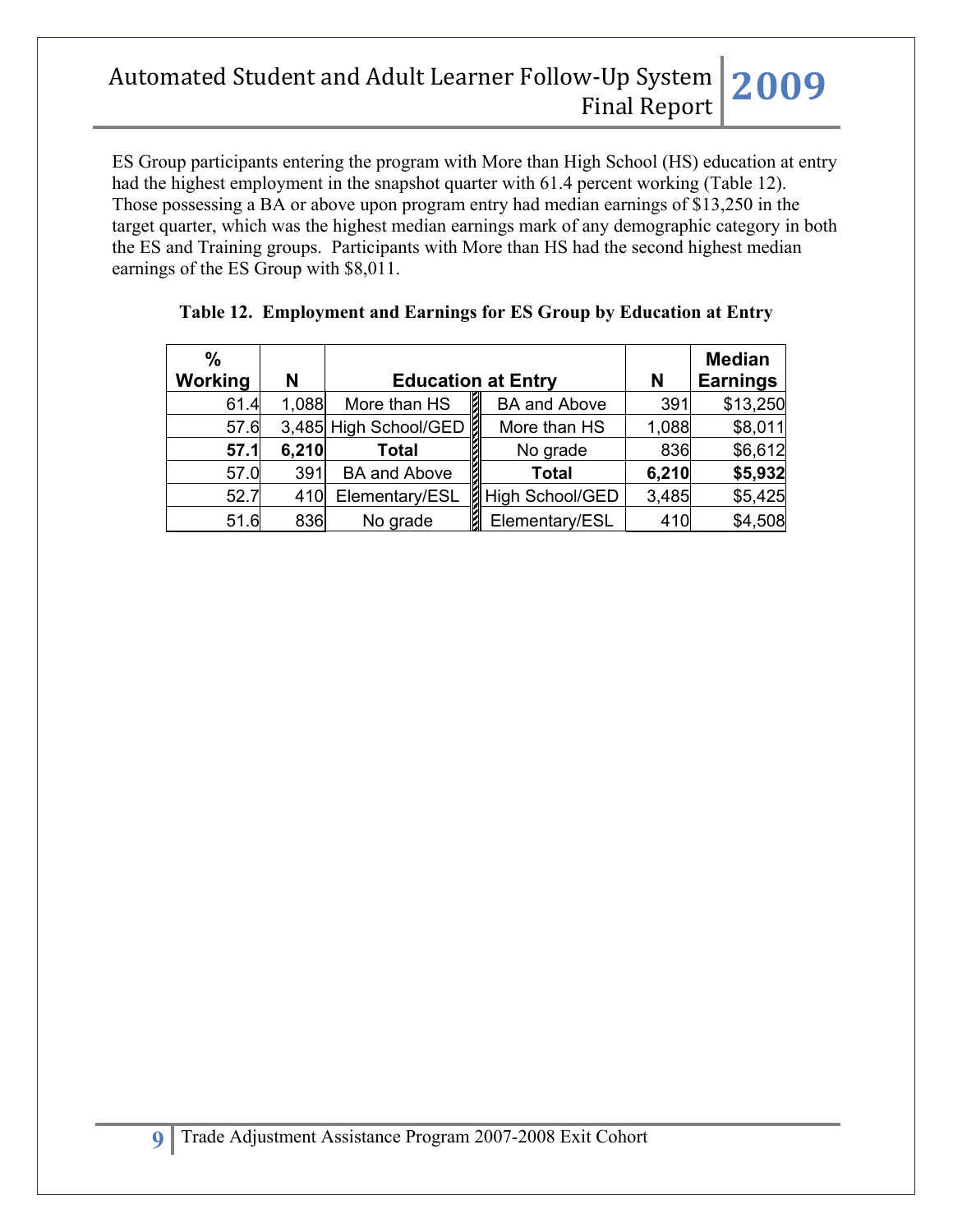Table 13 shows employment and earnings for ES Group participants by LWDA. The two LWDAs with 100 percent employment did not have enough participants to be displayed. Rural Capital LWDA had the second-highest employment with 85.5 percent employed. The largest number of participants again came from the East Texas LWDA, and they had employment of 61.3 percent. Of LWDAs with more than 5 participants, Rural Capital LWDA had the highest median quarterly earnings in 4Q2008 with \$9,188. The East Texas LWDA had median quarterly earnings of \$6,816.

| $\frac{0}{0}$<br>Working | N     |                                                                                                | <b>LWDA</b> |                         | N     | <b>Median</b><br><b>Earnings</b> |
|--------------------------|-------|------------------------------------------------------------------------------------------------|-------------|-------------------------|-------|----------------------------------|
| 100.0                    | n/a   | Panhandle                                                                                      |             | <b>Cameron County</b>   | n/a   | \$11,550                         |
| 100.0                    | n/a   | South Plains                                                                                   |             | <b>Rural Capital</b>    | 76    | \$9,188                          |
| 85.5                     | 76    | <b>Rural Capital</b>                                                                           |             | <b>Tarrant County</b>   | 400   | \$8,034                          |
| 77.8                     | 9     | Texoma                                                                                         |             | <b>North Central</b>    | 83    | \$7,749                          |
| 77.0                     | 383   | <b>Gulf Coast</b>                                                                              |             | <b>Dallas</b>           | 714   | \$7,248                          |
| 72.3                     | 119   | Deep East Texas                                                                                |             | Middle Rio Grande       | 73    | \$6,947                          |
| 69.1                     | 126   | <b>Central Texas</b>                                                                           |             | <b>East Texas</b>       | 1,308 | \$6,816                          |
| 66.2                     | 461   | <b>Capital Area</b>                                                                            |             | <b>Gulf Coast</b>       | 383   | \$6,551                          |
| 65.9                     | 173   | <b>Brazos Valley</b>                                                                           |             | <b>Brazos Valley</b>    | 173   | \$6,426                          |
| 61.3                     | 1,308 | East Texas                                                                                     |             | <b>Central Texas</b>    | 126   | \$6,378                          |
| 58.9                     | 73    | Middle Rio Grande                                                                              |             | <b>Heart of Texas</b>   | 26    | \$6,335                          |
| 57.1                     | 6,210 | <b>Total</b>                                                                                   |             | <b>West Central</b>     | 35    | \$5,994                          |
| 57.0                     | 400   | <b>Tarrant County</b>                                                                          |             | <b>Total</b>            | 6,210 | \$5,932                          |
| 55.4                     | 83    | North Central                                                                                  |             | Unknown                 | 69    | \$5,911                          |
| 54.4                     | 623   | Lower Rio Grande Valley                                                                        |             | Capital Area            | 461   | \$5,833                          |
| 54.3                     | 35    | <b>West Central</b>                                                                            |             | Texoma                  | 9     | \$5,560                          |
| 53.9                     | 26    | <b>Heart of Texas</b>                                                                          |             | Deep East Texas         | 119   | \$5,511                          |
| 52.5                     | 714   | <b>Dallas</b>                                                                                  |             | North Texas             | 329   | \$5,401                          |
| 50.2                     | 430   | Alamo                                                                                          |             | Alamo                   | 430   | \$5,102                          |
| 49.5                     | 329   | North Texas                                                                                    |             | <b>Upper Rio Grande</b> | 620   | \$4,507                          |
| 42.1                     | 620   | <b>Upper Rio Grande</b>                                                                        |             | Lower Rio Grande Valley | 623   | \$4,026                          |
| 40.0                     | 5     | <b>Golden Crescent</b>                                                                         |             | <b>Golden Crescent</b>  | 5     | \$3,786                          |
| 39.1                     | 69    | Unknown                                                                                        |             | <b>Concho Valley</b>    | 140   | \$3,044                          |
| 35.0                     | 140   | Concho Valley                                                                                  |             | Panhandle               | n/a   | \$2,112                          |
| 33.3                     | n/a   | <b>Cameron County</b>                                                                          |             | <b>South Plains</b>     | n/a   | \$910                            |
| n/a                      | n/a   | <b>Coastal Bend</b>                                                                            |             | <b>Coastal Bend</b>     | n/a   | n/a                              |
|                          |       | Note: Cells with values less than 5 are marked "n/a" to protect the privacy of cohort members. |             |                         |       |                                  |

## **Table 13. Employment and Earnings for ES Group by LWDA**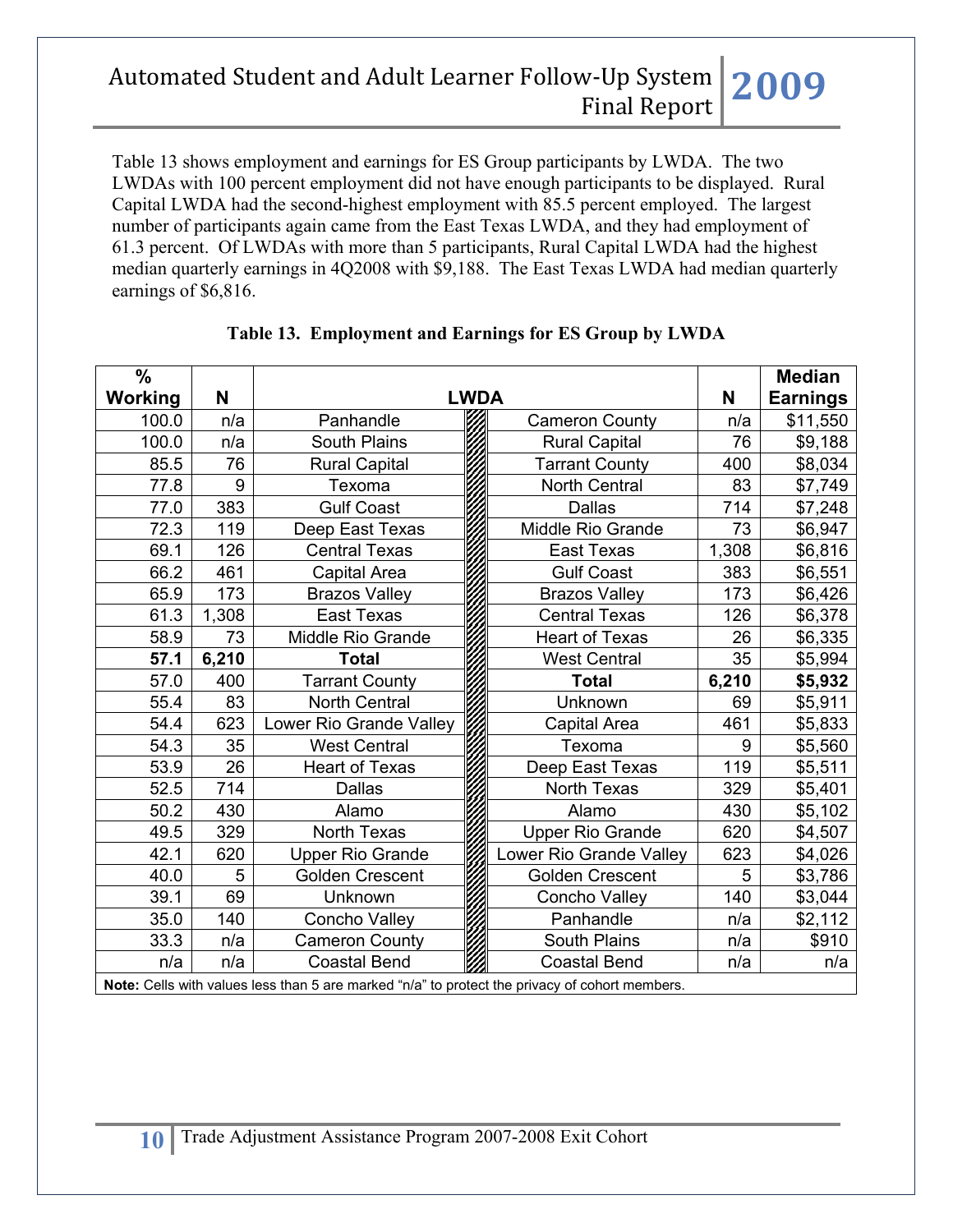Table 14 shows the top 10 industries of employment for ES Group participants employed in the target quarter. Employment Services was the most common industry sector of employment, followed by Rubber Product Manufacturing, and then Semiconductor and Other Electronic Component Manufacturing, just like the overall TAA cohort. This is not surprising, since the overall TAA cohort is overwhelmingly made up of ES Group participants. Individuals working in the Semiconductor and Other Electronic Component Manufacturing industry sector posted the highest median earnings at \$16,287. The Support Activities for Mining industry sector had the second highest median earnings at \$13,118.

|                                         | N       | <b>Median</b>   | <b>NAICS</b> |
|-----------------------------------------|---------|-----------------|--------------|
| <b>Industry of Employment</b>           | Working | <b>Earnings</b> | Code         |
| <b>Employment Services</b>              | 476     | \$4,370         | 5613         |
| <b>Rubber Product Manufacturing</b>     | 166     | \$7,500         | 3262         |
| Semiconductor and Other Electronic      |         |                 |              |
| <b>Component Manufacturing</b>          | 155     | \$16,287        | 3344         |
| <b>Elementary and Secondary Schools</b> | 103     | \$4,187         | 6111         |
| <b>Support Activities for Mining</b>    | 92      | \$13,118        | 2131         |
| Executive, Legislative, and Other       |         |                 |              |
| <b>General Government Support</b>       | 66      | \$6,231         | 9211         |
| <b>Other General Merchandise Stores</b> | 64      | \$3,998         | 4529         |
| <b>Limited-Service Eating Places</b>    | 58      | \$2,380         | 7222         |
| <b>Plastics Product Manufacturing</b>   | 55      | \$7,883         | 3261         |
| Architectural, Engineering, and         |         |                 |              |
| <b>Related Services</b>                 | 54      | \$7,785         | 5413         |

#### **Table 14. Top 10 Industries of Employment for ES Group by 4-Digit NAICS Code**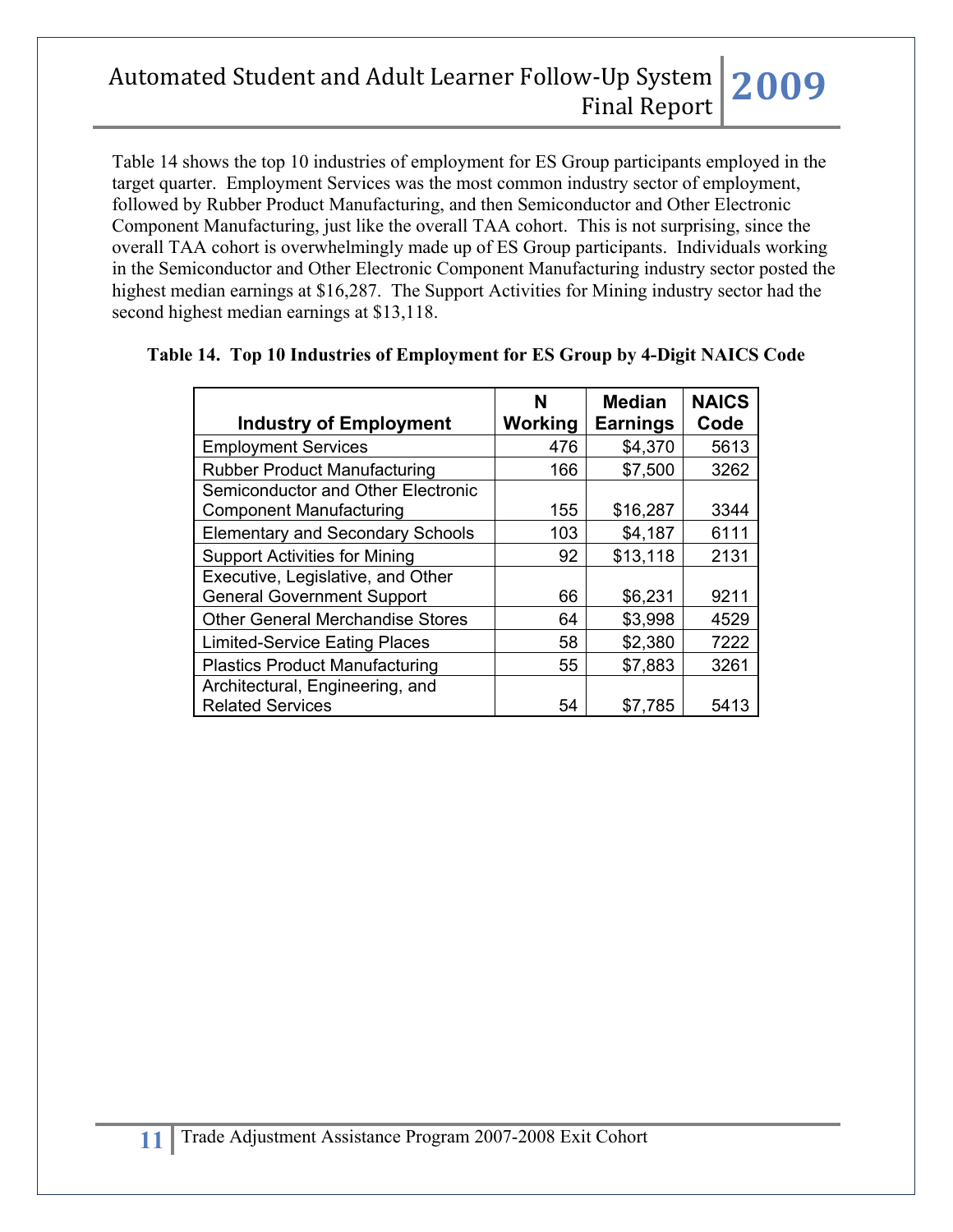Table 15 shows the CIP titles of the top 10 areas of enrollment for ES Group program participants who were found enrolled in postsecondary education during the fall semester of 2008. The largest number of participants was found enrolled in General Studies. Undeclared was the second most common CIP area, with Drafting and Design Technology/Technician, General third.

#### **Table 15. Top 10 Areas of Enrollment, by 6-digit CIP Code, for ES Group Enrolled in Postsecondary Education in the Fall Semester 2008**

| <b>CIP Title</b>                                                             | N  |
|------------------------------------------------------------------------------|----|
| <b>General Studies</b>                                                       | 34 |
| Undeclared                                                                   | 26 |
| Drafting and Design Technology/Technician, General                           | 25 |
| Heating, Air Conditioning, Ventilation and Refrigeration Maintenance         | 23 |
| <b>Computer and Information Sciences, General</b>                            | 19 |
| Truck and Bus Driver/Commercial Vehicle Operation                            | 18 |
| Electrician                                                                  | 16 |
| Nursing - Registered Nurse Training (RN, ASN, BSN, MSN)                      | 16 |
| Licensed Practical /Vocational Nurse Training (LPN, LVN, Cert, Diploma, AAS) | 16 |
| Welding Technology/Welder                                                    | 14 |

Table 16 shows the ten postsecondary institutions with the largest number of ES Group program participants found enrolled in the fall semester of 2008. Tyler Junior College had the largest number of exiters enrolled, followed by El Paso Community College District, and then Vernon College.

#### **Table 16. Top 10 Postsecondary Institutions with the Highest Number of ES Group Enrolled in the Fall Semester 2008**

| <b>Institution</b>                            | N   |
|-----------------------------------------------|-----|
| <b>Tyler Junior College</b>                   | 109 |
| El Paso Community College District            | 56  |
| Vernon College                                | 50  |
| <b>Austin Community College</b>               | 25  |
| Kilgore College                               | 24  |
| St. Philip's College                          | 18  |
| <b>Texas State Technical College Marshall</b> | 17  |
| Southwest Texas Junior College                | 14  |
| South Texas College                           | 14  |
| <b>McLennan Community College</b>             |     |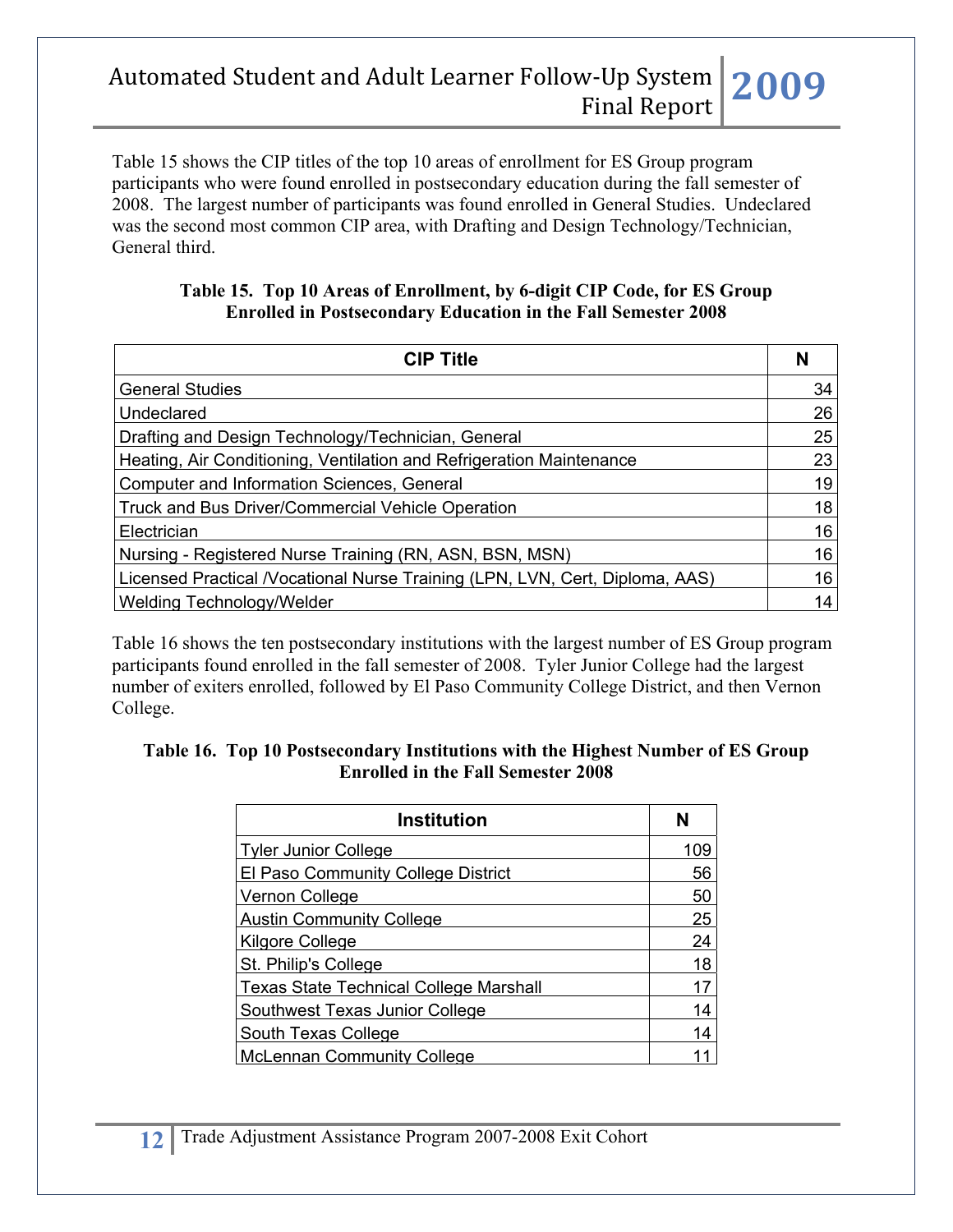### **Training Group**

Table 17 shows employment and earnings for TAA Training group participants by gender. There were slightly more females than males in the Training group. Male participants had employment of 72.2 percent during 4Q2008. There were 66.3 percent of female participants found working during the same period. Males had a median quarterly earnings figure of \$6,948. Overall employment for the TAA Training Group cohort was 68.9 percent, with median quarterly earnings of \$5,401.

| %                                                                                                     |       |         |  |              |                 | <b>Median</b> |
|-------------------------------------------------------------------------------------------------------|-------|---------|--|--------------|-----------------|---------------|
| Working                                                                                               | N     | Gender  |  | N            | <b>Earnings</b> |               |
| 72.2                                                                                                  | 497   | Male    |  | Male         | 497             | \$6,948       |
| 68.9                                                                                                  | 1,107 | Total   |  | <b>Total</b> | 1,107           | \$5,401       |
| 66.3                                                                                                  | 609   | Female  |  | Female       | 609             | \$4,803       |
| n/a                                                                                                   | n/a   | Unknown |  | Unknown      | n/a             | n/a           |
| <b>Note:</b> Cells with values less than 5 are marked "n/a" to protect the privacy of cohort members. |       |         |  |              |                 |               |

|  |  |  | Table 17. Employment and Earnings for TAA Training Group by Gender |
|--|--|--|--------------------------------------------------------------------|
|--|--|--|--------------------------------------------------------------------|

When examining the racial sub-groups without regard to ethnicity of the TAA Training group, American Indians had the highest employment with 83.3 percent employment in 4Q2008 (Table 18). Blacks had the second-highest employment with 73.0 percent. Hawaiian Native or Pacific Islanders had the highest median wage among racial sub-groups at \$8,578 in 4Q2008.

#### **Table 18. Employment and Earnings for TAA Training Group by Race (without Regard to Ethnicity)**

| $\%$<br>Working | N     |                        | Race |                        | N     | <b>Median</b><br><b>Earnings</b> |
|-----------------|-------|------------------------|------|------------------------|-------|----------------------------------|
|                 |       |                        |      | <b>Hawaiian Native</b> |       |                                  |
| 83.3            | 12    | American Indian        |      | or Pacific Islander    |       | \$8,578                          |
| 73.1            | 93    | Other/Unknown          |      | American Indian        | 12    | \$8,408                          |
| 73.0            | 115   | <b>Black</b>           |      | Other/Unknown          | 93    | \$7,354                          |
| 70.2            | 707   | White                  |      | <b>Black</b>           | 115   | \$7,128                          |
| 68.9            | 1,107 | <b>Total</b>           |      | <b>Total</b>           | 1,107 | \$5,401                          |
| 58.4            | 173   | Asian                  |      | White                  | 707   | \$5,310                          |
|                 |       | <b>Hawaiian Native</b> |      |                        |       |                                  |
| 57.1            |       | or Pacific Islander    |      | Asian                  | 173   | \$5,180                          |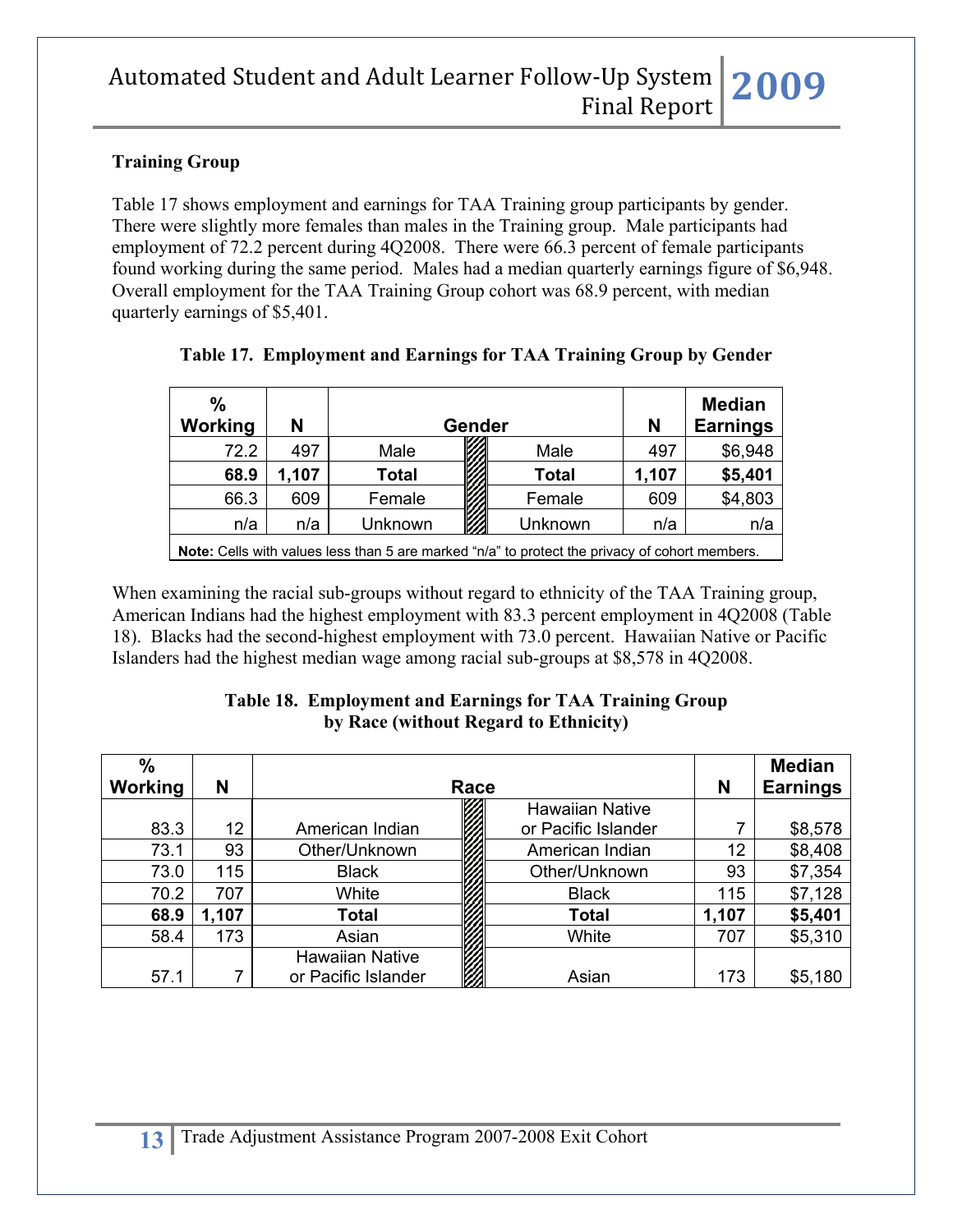Over 80 percent of the Training group had at least a high school diploma or the equivalent upon entering the TAA program (Table 19). Individuals entering the program with a baccalaureate degree and above had the highest employment in the snapshot quarter with 89.7 percent working. Possessing a BA or above upon program entry seems to be the most important demographic characteristic in terms of income for the Training group, as those participants had median earnings of \$9,784 in the target quarter.

| $\frac{0}{0}$<br><b>Working</b> | N     | <b>Education at Entry</b> |                     | N     | <b>Median</b><br><b>Earnings</b> |
|---------------------------------|-------|---------------------------|---------------------|-------|----------------------------------|
| 89.7                            | 29    | <b>BA and Above</b>       | <b>BA and Above</b> | 29    | \$9,784                          |
| 72.1                            | 201   | More than HS              | More than HS        | 201   | \$7,452                          |
| 70.9                            | 708   | High School/GED           | Total               | 1,107 | \$5,401                          |
| 68.9                            | 1,107 | <b>Total</b>              | High School/GED     | 708   | \$5,379                          |
| 53.9                            | 13    | No grade                  | Elementary/ESL      | 156   | \$3,795                          |
| 53.2                            | 156   | Elementary/ESL            | No grade            | 13    | \$3,614                          |

### **Table 19. Employment and Earnings for TAA Training Group by Education at Entry**

Participants receiving Occupational/Vocational training had the highest employment among Training Group participants receiving a TAA service in statistically significant numbers, with 71.3 percent employed in 4Q2008 (Table 20). That was the only service group with employment higher than the Training Group total of 68.9 percent employed. Training Group participants receiving Occupational/Vocational training had median quarterly earnings of \$5,445 in 4Q2008. Participants receiving the Job Search service had the highest median earnings with \$13,565.

### **Table 20. Employment and Earnings for TAA Training Group by Service Category**

| $\frac{0}{0}$<br>Working | N    | <b>Service Category</b>      |                              | N     | <b>Median</b><br><b>Earnings</b> |
|--------------------------|------|------------------------------|------------------------------|-------|----------------------------------|
| 71.3                     | 993  | Occupational/Vocational      | Job Search                   | 22    | \$13,565                         |
| 68.9                     | ,107 | <b>Total</b>                 | <b>Basic Education Skill</b> | 11    | \$6,934                          |
| 59.1                     | 22   | Job Search                   | Occupational/Vocational      | 993   | \$5,445                          |
| 54.6                     | 11   | <b>Basic Education Skill</b> | <b>Total</b>                 | 1,107 | \$5,401                          |
| 44.4                     | 81   | <b>ESL</b>                   | <b>ESL</b>                   | 81    | \$4,899                          |
| 71.3                     | 993  | Occupational/Vocational      | Job Search                   | 22    | \$13,565                         |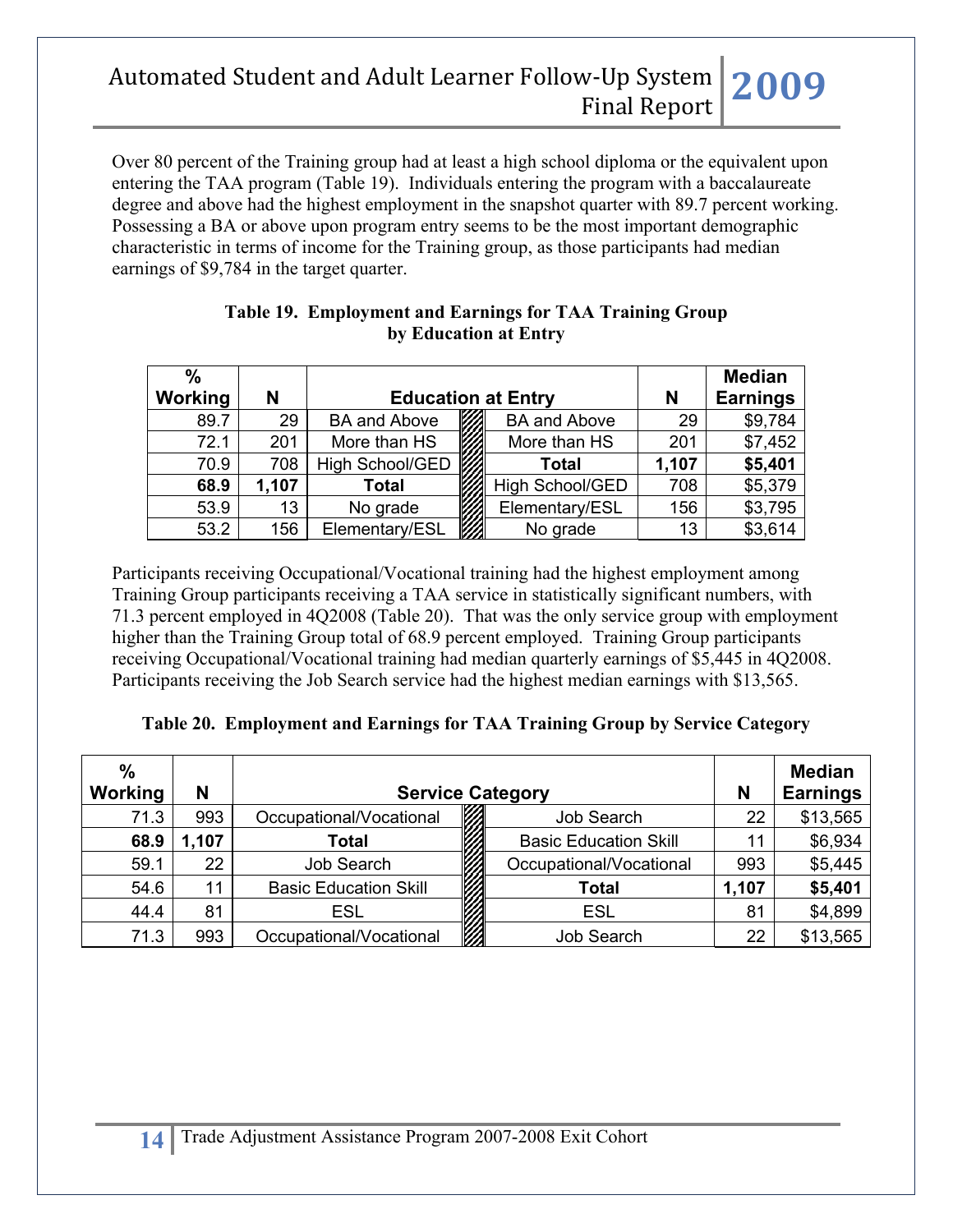Table 21 shows employment for Training Group participants by LWDA. Six of the seven LWDAs with 100% employment did not have enough participants to be able to be displayed. Heart of Texas LWDA had the second-highest employment for the period with 95.0 percent employed. The largest number of participants came from the Upper Rio Grande LWDA, and they had employment of 65.5 percent. Excluding unknown LWDAs and those with less than 10 participants, participants from the Dallas LWDA had the highest median quarterly earnings in 4Q2008 with \$9,183 (Table 8). They were followed by Rural Capital LWDA with median quarterly earnings of \$9,135. The Upper Rio Grande LWDA had median quarterly earnings of \$4,553.

| $\frac{0}{0}$                                                                                  |                |                         |             |                         |       | <b>Median</b>   |  |
|------------------------------------------------------------------------------------------------|----------------|-------------------------|-------------|-------------------------|-------|-----------------|--|
| Working                                                                                        | N              |                         | <b>LWDA</b> |                         | N     | <b>Earnings</b> |  |
| 100.0                                                                                          | $6\phantom{1}$ | <b>Brazos Valley</b>    |             | Unknown                 | 25    | \$13,565        |  |
| 100.0                                                                                          | n/a            | Texoma                  |             | Deep East Texas         | 5     | \$12,073        |  |
| 100.0                                                                                          | n/a            | <b>Southeast Texas</b>  |             | <b>Southeast Texas</b>  | n/a   | \$12,054        |  |
| 100.0                                                                                          | n/a            | North East Texas        |             | <b>North Texas</b>      | 6     | \$11,582        |  |
| 100.0                                                                                          | n/a            | <b>West Central</b>     |             | <b>Central Texas</b>    | n/a   | \$11,434        |  |
| 100.0                                                                                          | n/a            | <b>Coastal Bend</b>     |             | <b>West Central</b>     | n/a   | \$11,068        |  |
| 100.0                                                                                          | n/a            | <b>Central Texas</b>    |             | <b>Brazos Valley</b>    | 6     | \$10,490        |  |
| 95.0                                                                                           | 20             | <b>Heart of Texas</b>   |             | Texoma                  | n/a   | \$9,546         |  |
| 86.1                                                                                           | 36             | <b>North Central</b>    |             | <b>Dallas</b>           | 15    | \$9,183         |  |
| 84.2                                                                                           | 19             | Capital Area            |             | <b>Rural Capital</b>    | 21    | \$9,135         |  |
| 83.3                                                                                           | 24             | Concho Valley           |             | <b>North Central</b>    | 36    | \$9,029         |  |
| 83.3                                                                                           | 18             | Lower Rio Grande Valley |             | <b>North East Texas</b> | n/a   | \$8,518         |  |
| 80.0                                                                                           | 5              | Deep East Texas         |             | <b>East Texas</b>       | 50    | \$7,718         |  |
| 77.8                                                                                           | 18             | <b>Gulf Coast</b>       |             | Capital Area            | 19    | \$7,709         |  |
| 76.0                                                                                           | 50             | <b>East Texas</b>       |             | <b>Gulf Coast</b>       | 18    | \$7,637         |  |
| 75.0                                                                                           | n/a            | <b>Cameron County</b>   |             | <b>Heart of Texas</b>   | 20    | \$6,797         |  |
| 73.7                                                                                           | 19             | Alamo                   |             | <b>Golden Crescent</b>  | n/a   | \$6,751         |  |
| 68.9                                                                                           | 1,107          | <b>Total</b>            |             | Alamo                   | 19    | \$6,417         |  |
| 66.7                                                                                           | 21             | <b>Rural Capital</b>    |             | <b>Coastal Bend</b>     | n/a   | \$6,161         |  |
| 66.7                                                                                           | 15             | <b>Dallas</b>           |             | <b>Tarrant County</b>   | 277   | \$6,049         |  |
| 66.7                                                                                           | 6              | North Texas             |             | <b>Total</b>            | 1,107 | \$5,401         |  |
| 66.7                                                                                           | n/a            | <b>Golden Crescent</b>  |             | <b>Cameron County</b>   | n/a   | \$5,345         |  |
| 66.1                                                                                           | 277            | <b>Tarrant County</b>   |             | Concho Valley           | 24    | \$5,081         |  |
| 65.5                                                                                           | 528            | <b>Upper Rio Grande</b> |             | Lower Rio Grande Valley | 18    | \$5,052         |  |
| 52.0                                                                                           | 25             | Unknown                 |             | <b>Upper Rio Grande</b> | 528   | \$4,553         |  |
| n/a                                                                                            | n/a            | South Plains            |             | <b>South Plains</b>     | n/a   | n/a             |  |
| n/a                                                                                            | n/a            | South Texas             |             | South Texas             | n/a   | n/a             |  |
| Note: Cells with values less than 5 are marked "n/a" to protect the privacy of cohort members. |                |                         |             |                         |       |                 |  |

## **Table 21. Employment and Earnings for Training Group by LWDA**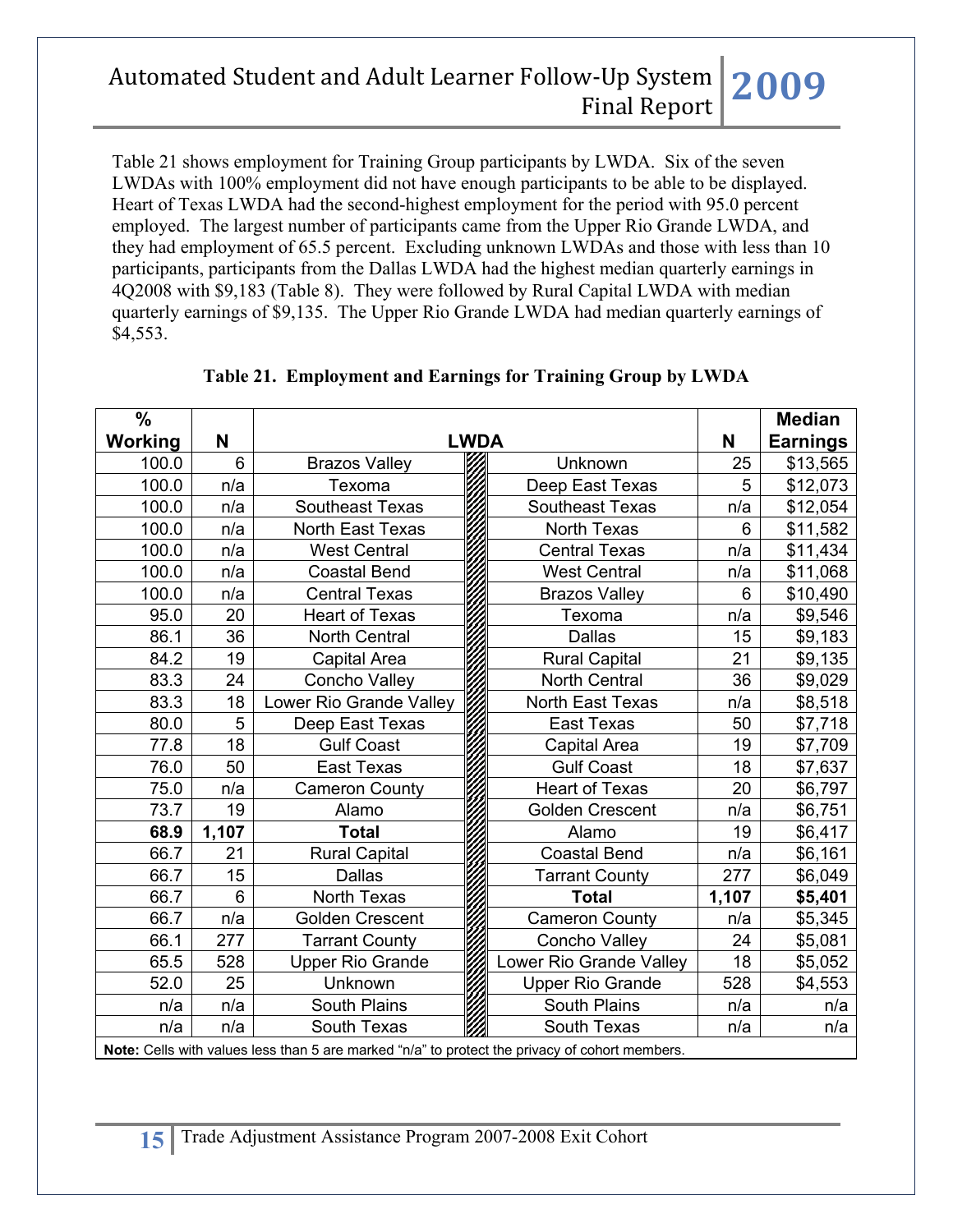Table 22 shows the top 10 industries of employment for all training participants employed in the target quarter. Employment Services was the most common industry sector of employment, followed by Aerospace Product and Parts Manufacturing, and Elementary and Secondary Schools. Individuals working in the Aerospace Product and Parts Manufacturing industry sector posted the highest median earnings at \$14,422. The General Medical and Surgical Hospitals industry sector had the second highest median earnings at \$7,996.

| <b>Industry of Employment</b>                                         | N<br>Working | <b>Median</b><br><b>Earnings</b> | <b>NAICS</b><br>Code |
|-----------------------------------------------------------------------|--------------|----------------------------------|----------------------|
| <b>Employment Services</b>                                            | 79           | \$3,865                          | 5613                 |
| <b>Aerospace Product and Parts</b>                                    |              |                                  |                      |
| Manufacturing                                                         | 41           | \$14,422                         | 3364                 |
| <b>Elementary and Secondary Schools</b>                               | 39           | \$3,357                          | 6111                 |
| Warehousing and Storage                                               | 34           | \$5,041                          | 4931                 |
| <b>Electrical and Electronic Goods</b><br><b>Merchant Wholesalers</b> | 33           | \$5,118                          | 4236                 |
| <b>Business Support Services</b>                                      | 32           | \$4,740                          | 5614                 |
| <b>General Medical and Surgical</b>                                   |              |                                  |                      |
| Hospitals                                                             | 27           | \$7,996                          | 6221                 |
| <b>Other General Merchandise Stores</b>                               | 25           | \$3,611                          | 4529                 |
| Executive, Legislative, and Other                                     |              |                                  |                      |
| <b>General Government Support</b>                                     | 22           | \$7,200                          | 9211                 |
| <b>Building Equipment Contractors</b>                                 | 20           | \$6,383                          | 2382                 |

#### **Table 22. Top 10 Industries of Employment for Training Group by 4-Digit NAICS Code**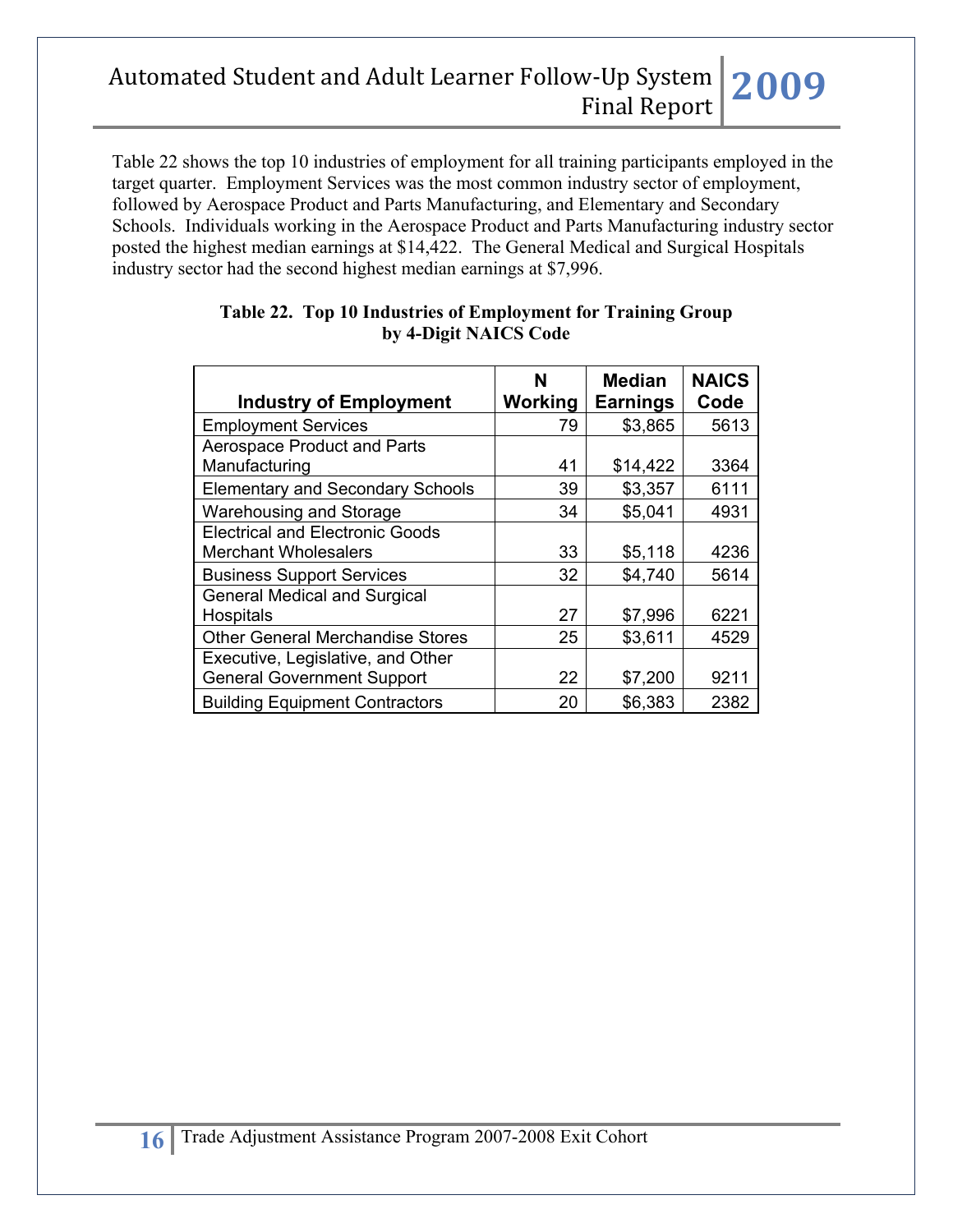Table 23 shows the CIP titles of the top 10 areas of enrollment for Training Group participants who were found enrolled in postsecondary education during the fall semester of 2008. The largest number of participants was found enrolled in Liberal Arts and Sciences/Liberal Studies, although there are almost too few enrollees to mention.

#### **Table 23. Top 10 Areas of Enrollment, by 6-digit CIP Code, for Training Group Enrolled in Postsecondary Education in the Fall Semester 2008**

| <b>CIP Title</b>                                                                               |     |
|------------------------------------------------------------------------------------------------|-----|
| Liberal Arts and Sciences/Liberal Studies                                                      | 5   |
| Multi-/Interdisciplinary Studies, Other                                                        | 5   |
| Emergency Medical Technology/Technician (EMT Paramedic)                                        | n/a |
| Business/Commerce, General                                                                     | n/a |
| Health Information/Medical Records Technology/Technician                                       | n/a |
| <b>General Studies</b>                                                                         | n/a |
| Nursing - Registered Nurse Training (RN, ASN, BSN, MSN)                                        | n/a |
| <b>Communication Studies/Speech Communication and Rhetoric</b>                                 | n/a |
| Journalism                                                                                     | n/a |
| Computer and Information Sciences, General                                                     | n/a |
| Note: Cells with values less than 5 are marked "n/a" to protect the privacy of cohort members. |     |

Table 24 shows the ten postsecondary institutions with the largest number of Training Group participants found enrolled in the fall semester of 2008. El Paso Community College District had the largest number of exiters enrolled.

#### **Table 24. Top 10 Postsecondary Institutions with the Highest Number of Training Group Enrolled in the Fall Semester 2008**

| <b>Institution</b>                                                                 | N   |  |  |
|------------------------------------------------------------------------------------|-----|--|--|
| El Paso Community College District                                                 | 11  |  |  |
| <b>Austin Community College</b>                                                    | 6   |  |  |
| <b>McLennan Community College</b>                                                  | n/a |  |  |
| <b>Tarrant County South Campus</b>                                                 | n/a |  |  |
| <b>Tarrant County Northwest Campus</b>                                             | n/a |  |  |
| University Of North Texas                                                          | n/a |  |  |
| University Of Texas at El Paso                                                     | n/a |  |  |
| <b>Tarrant County Northeast Campus</b>                                             | n/a |  |  |
| South Texas College                                                                | n/a |  |  |
| <b>Tarrant County Southeast Campus</b>                                             | n/a |  |  |
| <b>Note:</b> Cells with values less than 5 are marked "n/a" to protect the privacy |     |  |  |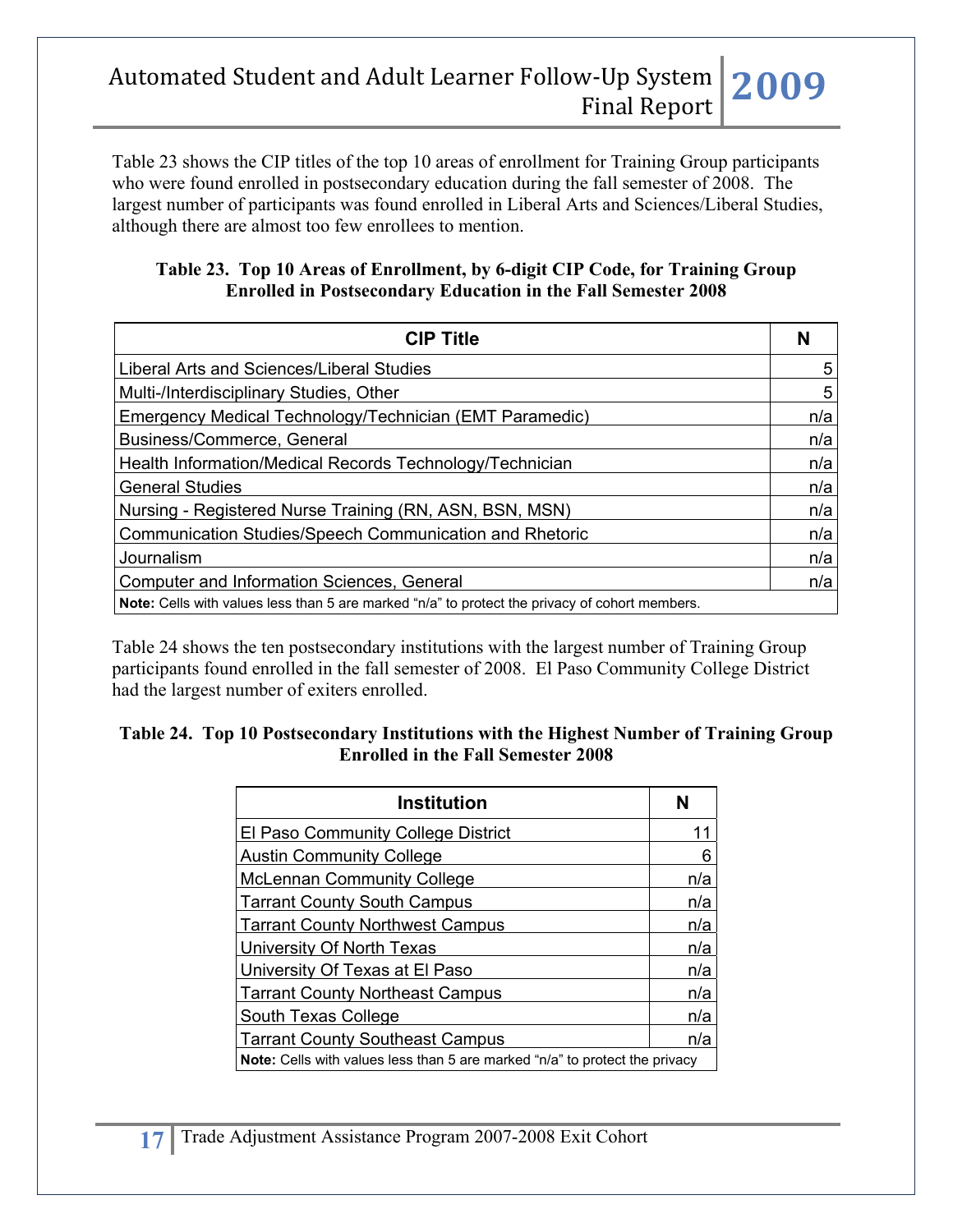#### **Appendix A Description of Trade Services and Benefits for Trade-certified Workers For the 2008 Program Year**

**Training assistance** was provided to Trade-certified workers when no suitable work was available within their local commuting area. Training opportunities included on-the-job training (OJT), vocational or technical training, customized training, and remedial education as part of an occupational training program. Generally, participants had to complete training programs within 104 weeks. Up to 26 weeks of training could be added if remedial education was necessary to complete occupational training. The training provided job skills that participants needed to obtain employment in high-growth, high-demand occupations, such as computer-related occupations, accounting clerk positions, nursing and other health and dental service occupations, computer-assisted drafting, general clerical positions, heating and air conditioning repair, electronics, pharmacy technology, various machine repair positions, and truck driving.

**Job search allowances** covered the expenses participants incurred in seeking employment outside their normal commuting area. Participants could have potentially received up to 90 percent of necessary transportation and living expenses (with a maximum of \$1,250) while searching for such employment.

**Relocation allowances** paid 90 percent of the reasonable and necessary expenses of moving participants, their families, and their household goods to a new location, if participants obtained employment outside their normal commuting area. As part of their relocation allowance, participants could have received a lump sum payment equal to three times their former average weekly wage (with a maximum of \$1,250) to pay deposits and help them get settled.

**Weekly income support benefits** (Trade Readjustment Allowances) could have been paid to eligible participants after they exhausted their state UI benefits. The income provided financial support to participants and their families while the participants were in a TAA-approved training program. (Although TRA payments are intended to help assist individuals enrolled in approved training programs, in some cases the training requirement can be waived (e.g., where training is not feasible).) The amount of the income support payments was typically the same as the participant's UI payments; however, these benefits were not UI, were not charged against the employer's accounts, and did not affect the employer's UI tax rates. The total length of time a participant received weekly benefits, including UI and TRA, generally could not exceed two years. In cases where a participant needed remedial training to enroll in occupational training or become job ready, benefits could have been extended.

**Health Coverage Tax Credit** (HCTC) paid 65 percent of the cost of health insurance premiums for health coverage under the Consolidated Omnibus Budget Reconciliation Act—COBRA—of 1985 or other qualified health insurance plans. An individual must have been eligible for TRA payments to be eligible for HCTC.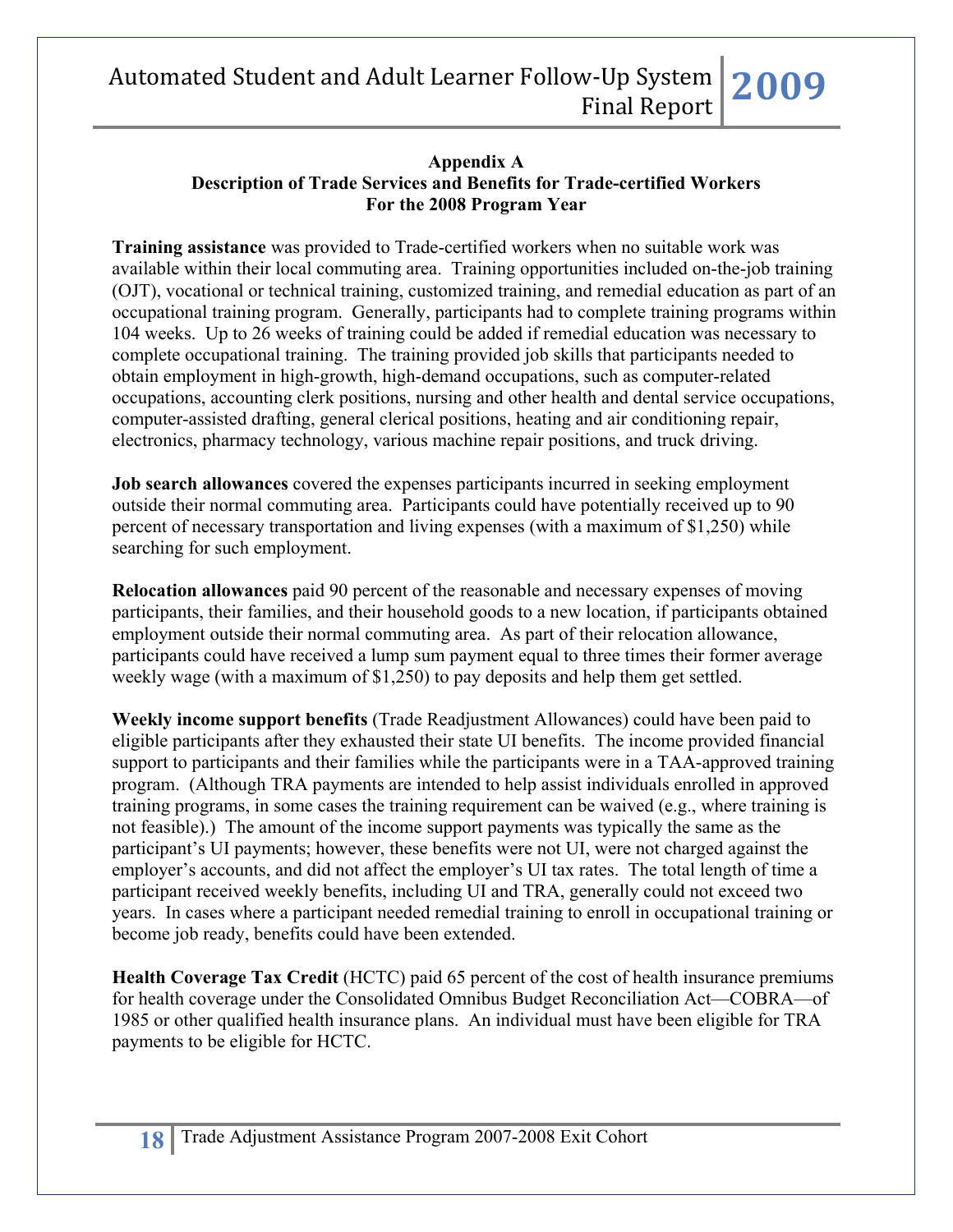**Alternative Trade Adjustment Assistance (ATAA)** paid a 50 percent pay differential, based on the worker's prior and current wages, to older Trade-certified workers who found employment within 26 weeks of being laid off.

### **Description of Service Delivery for Trade-certified Workers**

Service delivery began when an employer provided notice of an impending layoff or plant closure, when TWC staff received notification of an event by other means, or when a Trade petition was filed. The Board in the affected area provided Rapid Response services by meeting with the employer to arrange early intervention reemployment services for affected workers. The Board and Texas Workforce Center staff members provided the employer and employees with information about workforce services, including Trade services.

Rapid Response early intervention services provided immediate aid to potentially dislocated workers affected by plant closings and large layoffs. The objective was to help these workers find reemployment as quickly as possible, often before their last day of work. Trade-certified workers also may have been notified of possible eligibility for services by individual mail-outs in English and Spanish, press releases, or notices published in newspapers announcing Trade certifications.

During the Rapid Response effort, Texas Workforce Center staff conducted employee orientations and seminars concerning job search skills, stress management, financial management, and local labor market information. Activities such as local job fairs and job referrals also occurred. If workers had been certified under a Trade petition by DOL, or if a certification was likely to occur, orientations and assistance included information about Trade services and benefits. Providing this information to employees during Rapid Response activities helped to ensure that Trade-certified workers applied for services and filed for benefits as early as possible to meet the TRA benefit eligibility timelines. Following job separation, Tradecertified workers could access WorkInTexas.com to find jobs that matched their skills and experience, or they could have received staff-assisted job search services through a Texas Workforce Center.

Through co-enrollment in WIA Dislocated Worker services, Trade-certified workers could have received thorough assessment services. If a Trade-certified worker lacked the job skills required to secure suitable employment, he or she could receive occupational training to prepare for a high-growth, high-demand occupation. Board-approved vendors could provide occupational training, or occupational training could be provided through customized training or OJT with an employer. Texas Workforce Center staff continued to work with participants while they were in training. TWC continuously stressed the need for training that integrated occupational job skills with the necessary basic education and language skills required for the occupation. While in training, the participant could file claims for weekly support payments through TWC's UI system.

Not all workers covered under a Trade certification requested services. Many workers who were potentially eligible for Trade services and benefits found reemployment quickly, took advantage of retirement options or transfers within a company, or became self-employed.